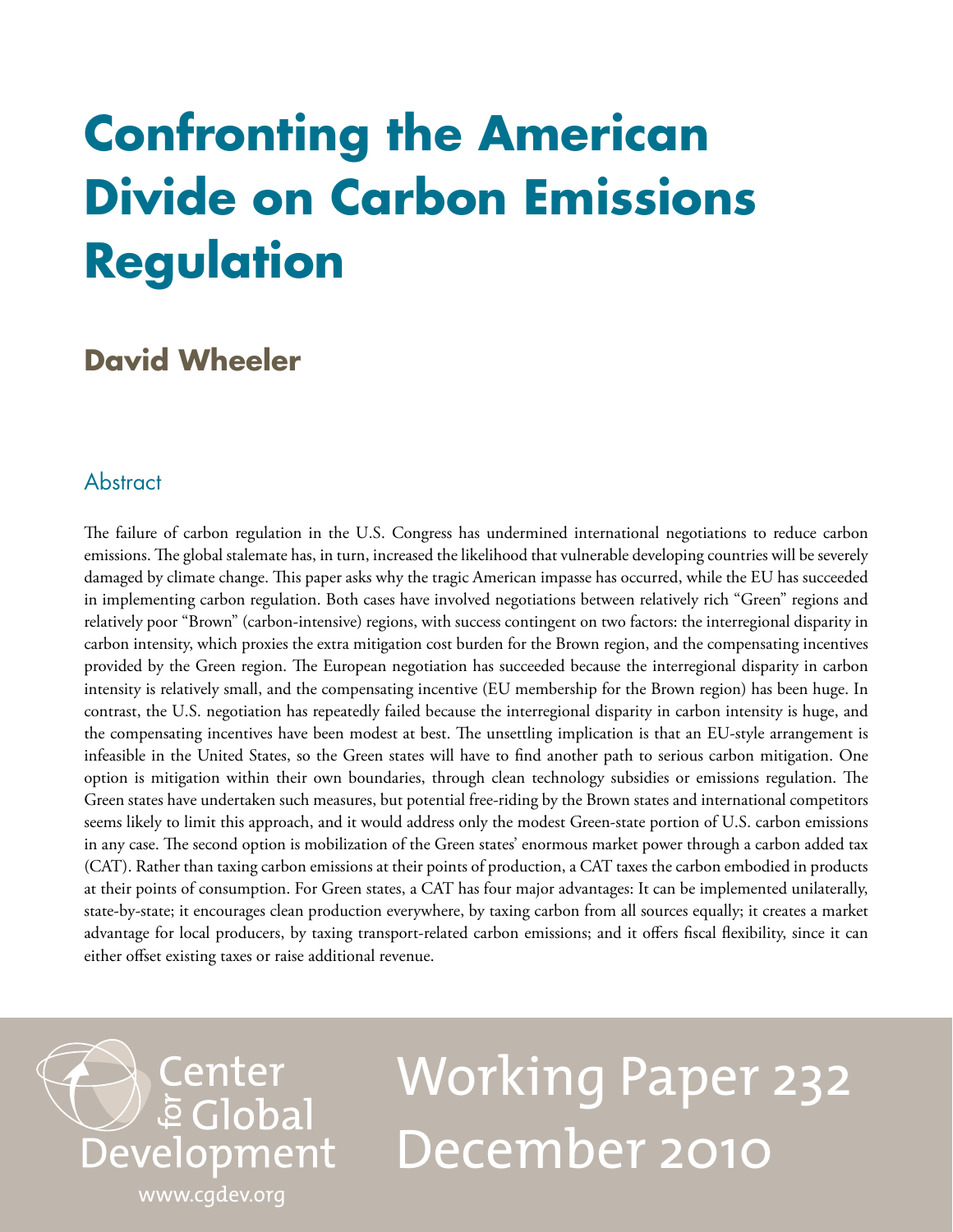#### **Confronting the American Divide on Carbon Emissions Regulation**

David Wheeler Center for Global Development

| David Wheeler. 2010. "Confronting the American Divide on Carbon Emissions Regulation." |
|----------------------------------------------------------------------------------------|
| CGD Working Paper 232. Washington, D.C.: Center for Global Development.                |
| http://www.cgdev.org/content/publications/detail/1424645                               |

The Center for Global Development is an independent, nonprofit policy

**Center for Global Development 1800 Massachusetts Ave., NW Washington, DC 20036**

> 202.416.4000 (f) 202.416.4050

research organization dedicated to reducing global poverty and inequality and to making globalization work for the poor. Use and dissemination of this Working Paper is encouraged; however, reproduced copies may not be used for commercial purposes. Further usage is permitted under the terms of the Creative Commons License.

**www.cgdev.org**

The views expressed in CGD Working Papers are those of the authors and should not be attributed to the board of directors or funders of the Center for Global Development.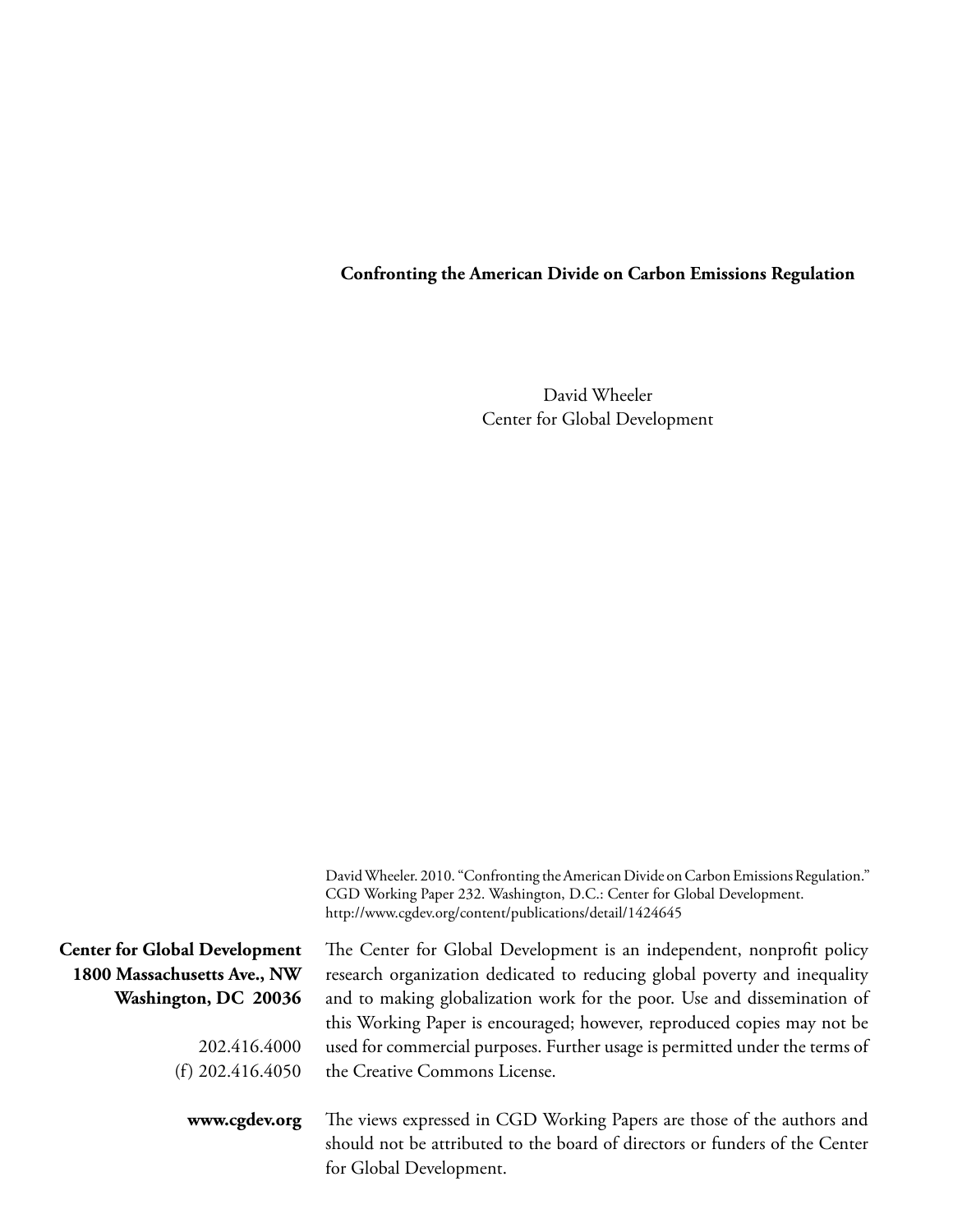#### **1. Introduction**

Without a global agreement to control carbon emissions, climate change threatens to undermine poverty reduction in developing countries. Unfortunately, the stalemate at last year"s Copenhagen Conference eliminated any realistic hope for a global agreement in the near future. Although many factors contributed to the Copenhagen impasse, the dominant cause was undoubtedly the recalcitrance of the world"s two largest carbon emitters – the US and China. On the American side, the primary shortfall was the failure of the US Congress to regulate carbon emissions.

Since Copenhagen, the Congressional default has continued. Although the House of Representatives narrowly passed a cap-and-trade bill in mid-2009 (Broder, 2009), its prospects in the Senate plummeted after Copenhagen. By April, 2010, Intrade futures were trading at a 14% probability of Senate enactment, down from 55% in July, 2009 and around 40% just before Copenhagen (Figure 1). In July, 2010, cap-and-trade died in the Senate when the Democratic leadership withdrew it from consideration (Chaddock, 2010). The November election produced significant gains for conservatives who oppose carbon emissions regulation (Graham, 2010), thereby eliminating any prospect of Congressional action during the next two years.

To promote better understanding of this tragic impasse, this paper asks why the US has failed to enact carbon emissions regulation, while Europe has succeeded. My analysis employs a stylized model of interregional carbon mitigation negotiations whose outcome is determined by differences in anticipated mitigation costs and the strength of regions" incentives to join an agreement. The model seems to fit the American and European cases reasonably well, with significant implications for policy in the US.

#### **2. Income, Emissions Intensity and Carbon-Regulation Negotiations**

The US and EU experiences both involve negotiation over adoption of carbon emissions regulation by Green and Brown regions whose interests differ significantly. The Green regions come to the negotiating table with higher incomes, greater willingness to pay for mitigation, and economies dominated by tertiary and high-tech sectors that emit relatively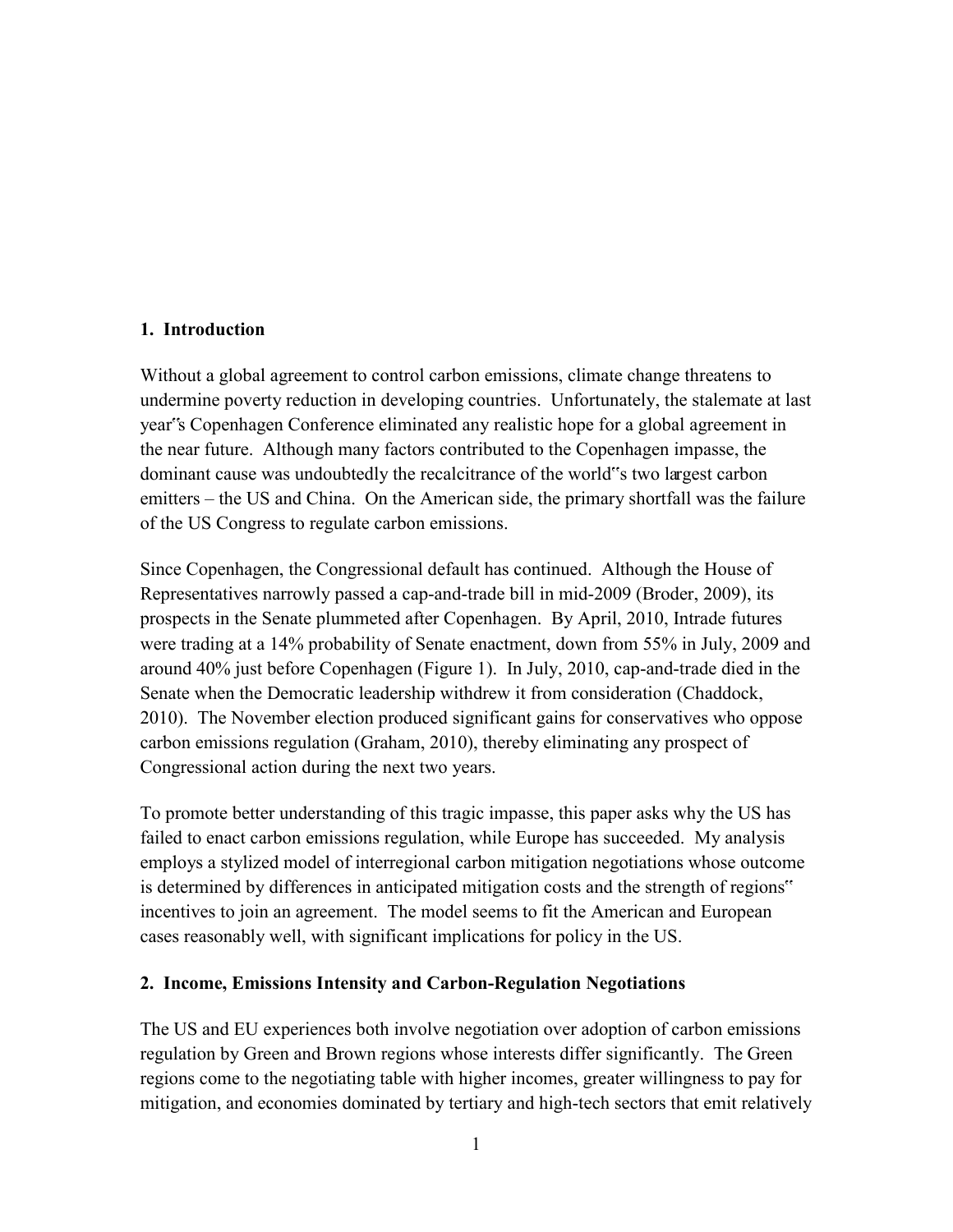little carbon. The Brown regions are poorer and have higher *relative* mitigation costs because emissions-intensive primary and secondary sectors dominate their economies.

Negotiations are motivated by the realization of some or all parties that greenhouse emissions pose a dangerous climate risk, but even total mitigation by the Green regions will not ensure a safe level of emissions. Overall success therefore depends on significant emissions reductions by the Brown regions, whose willingness to cooperate depends on two critical factors: the relative size of their mitigation costs, and the size of the countervailing incentives -- carrots or sticks-- wielded by the Green regions.

#### **2.1 Green and Brown Regions in the US**

In the US, the identities of the Green and Brown regions can be inferred from three sets of evidence about the states" view of carbon emissions regulation: votes on the Waxman-Markey cap-and-trade bill passed by the House in 2009 (Figure 2); votes on the Warner-Lieberman cap-and-trade bill considered by the Senate in 2008 (Figure 3); and participation in one of American"s three regional cap-and-trade agreements (Figure 4). I assign Green status to states that meet the following conditions: membership in a regional cap-and-trade agreement; a majority of House representatives who voted for Waxman-Markey; and at least one Senator who voted for Warner-Lieberman.

Conversely, I assign Brown status to states that are not members of a regional cap-andtrade agreement, with 50% or more of House representatives voting against Waxman-Markey, and two Senators voting against Warner-Lieberman.<sup>1</sup> These criteria yield the regional pattern in Figure 5: 19 Green States, 15 Brown states, and 16 states that are intermediate. Basically, Green America comprises most of the New England and Mid-Atlantic regions, much of the north-central Midwest, and the Pacific Coast. Brown America is principally the South, along with some states in the Ohio Valley and Mountain West.

Table 1 provides information on the populations, incomes and emissions intensities of the three regions. Green America has significantly higher income per capita than Brown America (\$42,260 vs. \$34,484) and much lower carbon emissions intensity, expressed in tons of CO2 equivalent per \$ million in output (369 vs. 870). Green America has 44% of the nation"s population, 49% of its income, and 32% of its CO2 emissions, while Brown America has 27% of the population, 24% of total income and 37% of total emissions.

 $\overline{a}$ <sup>1</sup> Numerous Senators abstained from participating in the key Warner-Lieberman vote in the summer of 2008. Four were national political candidates (Obama, Clinton, Biden and McCain) who would probably have voted for the measure otherwise. In three of those cases (Obama, Clinton, Biden), the result would have been two state Senatorial votes for Warner-Lieberman. To incorporate this ambiguity, I use a strong criterion (two Senatorial no votes) to assign Brown status and a weaker criterion (one Senatorial yes vote) to assign Green status.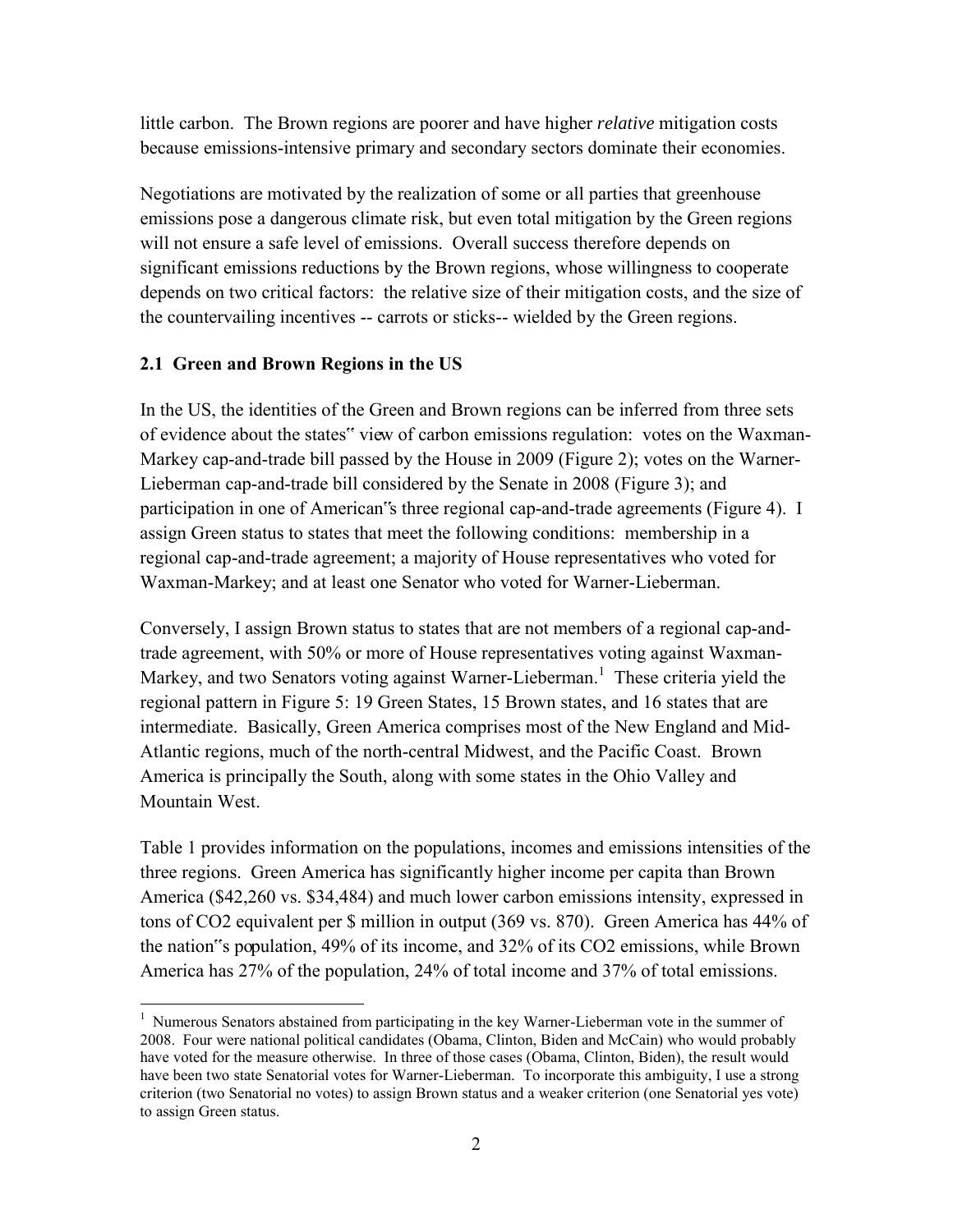#### **2.1 Regional Disparities and Regulatory Outcomes in Europe and the US**

In my assessment of regional disparities and their consequences, I treat EU nations and American states as comparable political units. Although European states retain greater sovereignty than their American counterparts, the two groups overlap considerably in population, economic scale, income per capita and carbon emissions intensity. For this comparison, I use carbon emissions intensity as a proxy for relative sensitivity to mitigation costs.

The first phase of the EU"s Emissions Trading System (ETS) was begun by the West-European Green states – the original EU15 -- in 2005.<sup>2</sup> As the box plots<sup>3</sup> in Figure 6 indicate, these states began the ETS after a long period in which high energy taxes and rigorous control of local polluters had reduced their carbon emissions intensities. Between 1980 and 2005, the median carbon emissions intensity for the EU15 states had declined from 500 tons/\$US million to about 300, and interstate disparity had narrowed drastically as well.<sup>4</sup>

Figure 7 introduces the same information for American states since 1990, the earliest year for which comparable information is available. Although the US median carbon emissions intensity has declined substantially since 1990, it has remained far above the EU15 intensity. And – equally significant in this context – the dispersion of US states dwarfs the dispersion of the EU15. On both counts, these large disparities are sufficient to explain why mitigation negotiations in the US have been much more difficult than in the EU15. Further insight is provided by Figure 8, which compares the EU15 with the one US Green region that has actually enacted cap-and-trade: the Northeastern states in the Regional Greenhouse Gas Initiative (RGGI - displayed in Figure 4).<sup>5</sup> Here the similarities in median intensities and regional dispersions are as striking as the differences between the EU15 and all US states.

Further insight into the similarity of Green regions is provided by Table 2, which combines US and EU states in a composite top-25 ranking. The two highest-ranking states are in the EU15 -- Sweden (178 tons/\$million) and France (213) -- while the next three are American: New York (246), Connecticut (256) and California (270). Among the 5 lowest-ranking states, 3 are European (Luxembourg (368), Greece (369), Belgium

<sup>&</sup>lt;sup>2</sup> The EU15 states are Austria, Belgium, Denmark, Finland, France, Germany, Greece, Ireland, Italy, Luxembourg, the Netherlands, Portugal, Spain, Sweden and the United Kingdom.

<sup>&</sup>lt;sup>3</sup> Box (or box-and-whisker) plots provide robust views of numerical distributions. In Figures 6-11, the white lines within boxes are medians; the box boundaries are quartile points, and the outer "whiskers" are the highest and lowest non-extreme values. A few extreme values have been excluded to preserve clarity in scaling.

<sup>&</sup>lt;sup>4</sup> Data for Figures 6-11 have been obtained from the World Resources Institute.

<sup>&</sup>lt;sup>5</sup> The RGGI states are Maine, New Hampshire, Vermont, Massachusetts, Rhode Island, Connecticut, New York, New Jersey, Delaware and Maryland.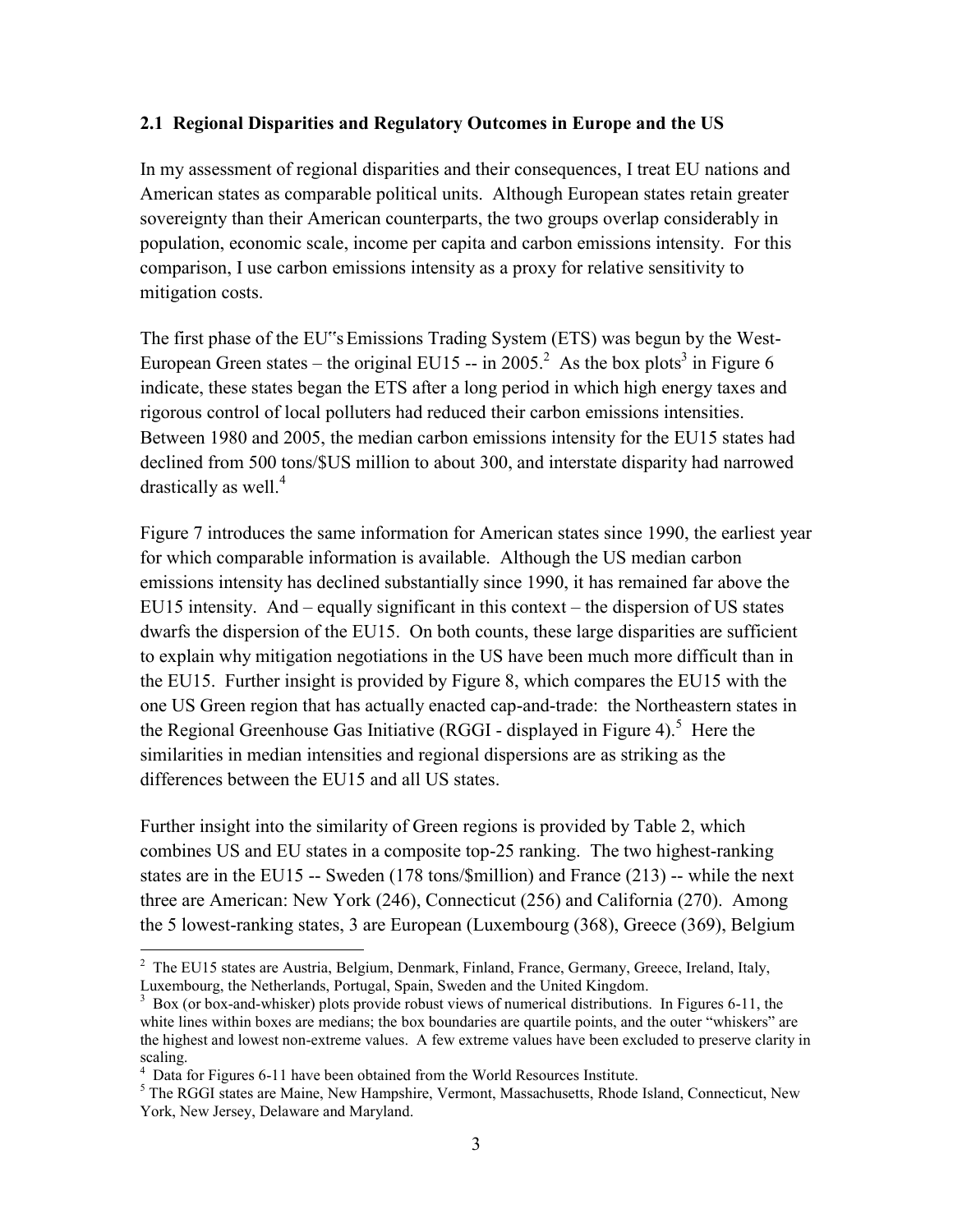(370)) and 2 are American (Washington (357), Delaware (371)). Overall, 10 US Green States join the EU15 in the top-25 group.

To summarize, the EU-ETS was established by a group of 15 West-European Green states that had a low median emissions intensity and small interstate disparity. These conditions made successful negotiations *within the region* possible, just as they did for the US RGGI states. But the EU15 went further, by expanding the EU-ETS to include the 12 states (henceforth the EU12) that joined the EU after  $2004.^6$  In contrast, the US Green states were unable to induce Brown-state participation in carbon emissions regulation. For perspective, Figures 9-11 compare distributions of emissions intensities for the EU15 and EU12, the US RGGI and Brown States, and the EU12 and US Brown States.

Figure 9 displays emissions intensity distributions for the EU15 and the EU12, mostly former East Bloc states. In 1990, with the legacy of socialist industrialization still fresh, the EU12 had a median emissions intensity twice that of the EU15 and far greater disparity within the group. By 2005, privatization and increased regulatory pressure on pollution-intensive industries brought the EU12 distribution into rough alignment with the EU15 distribution in 1990. But continued progress by the EU15 maintained a large East-West gap, so the EU12 clearly presented the EU ETS with a large hurdle. The European states are justifiably proud of surmounting it, and EU cap-and-trade has endured, despite recurring difficulties as the Europeans have attempted to pursue overall emissions reduction without imposing excessive costs on EU12 states or undermining the global competitiveness of heavy manufacturers.

Why were the EU15 able to integrate the EU12 into the EU-ETS, while the American Green states have not enjoyed similar success with the Brown states? The evidence suggests important roles for both incentives and disparities in emissions intensities. First, and perhaps most critically, *the EU12 joined the EU-ETS because EU membership required them to do so, and this membership offered economic benefits so enormous that they more than compensated for any economic risks associated with emissions trading.* In the US, the Green states have simply had no comparable carrot (or stick).

To compound America"s problem, its Green-Brown disparities in emissions intensity continue to dwarf their European counterparts. Figure 10 shows that the US RGGI and Brown states are much more disparate than the EU15 and EU12. To reinforce this point, Figure 11 shows that the median and dispersion of US Brown-state intensities are far greater than their EU12 counterparts.

 6 The EU12 countries are Bulgaria, Cyprus, Czech Republic, Estonia, Hungary, Latvia, Lithuania, Malta, Poland, Romania, Slovakia and Slovenia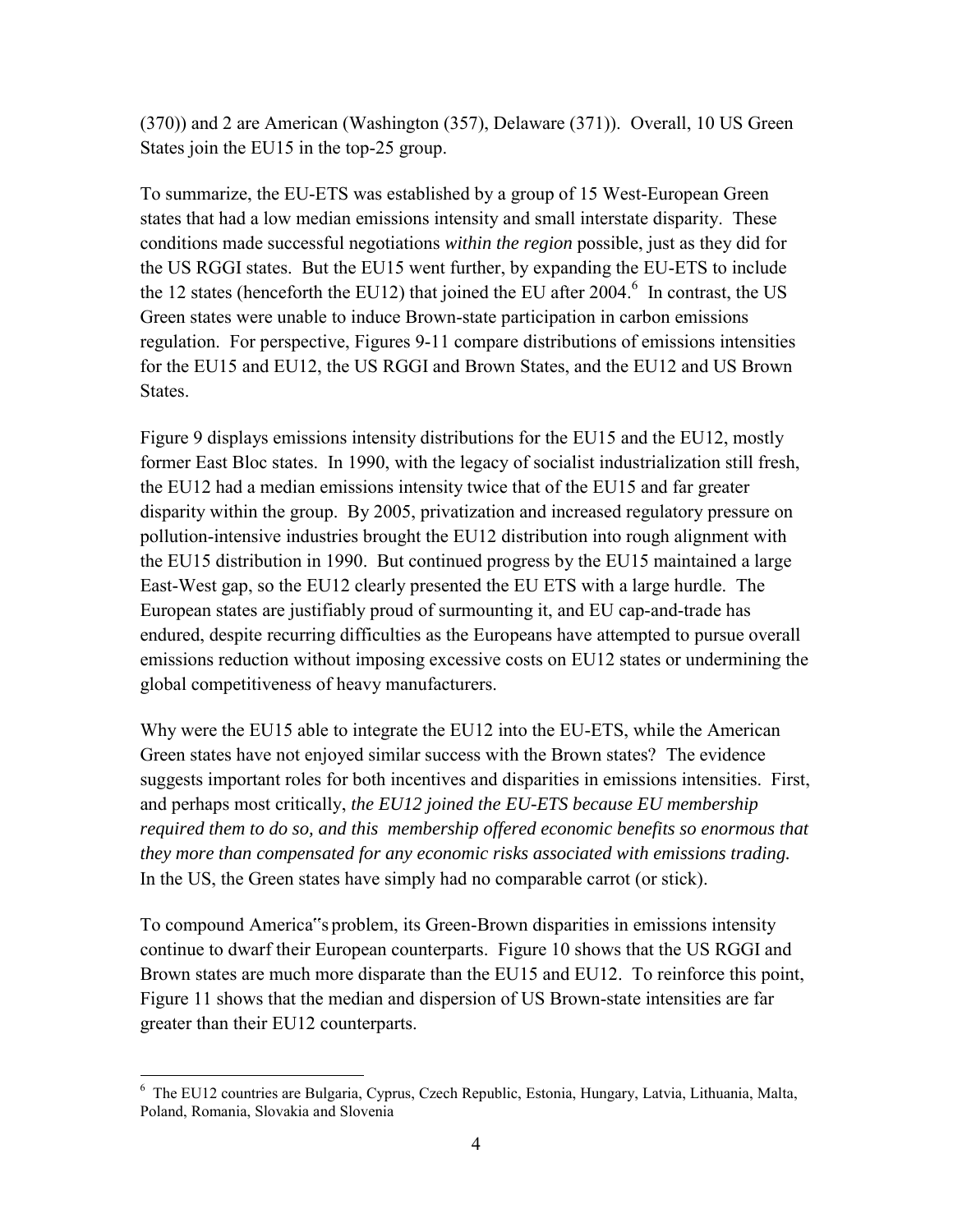#### **3. Policy Implications for the US**

The unsettling implication of this analysis is that an EU-style arrangement is probably infeasible in the US. Congress may yet pass an energy bill that promotes clean energy while further subsidizing nuclear power, natural gas and "clean coal" experiments. But, given the existing intensity disparities and the absence of an EU-level carrot, the Brown states are unlikely to accept anything more than nominal regulation of carbon emissions.

In the present circumstances, it is difficult to avoid the conclusion that the Green states will have to propel carbon mitigation in the US, perhaps in concert with some of the Intermediate states. If this conclusion is correct, then the Green states have two basic options. The first is aggressive carbon mitigation within their own boundaries, through clean technology subsidies or emissions regulation. This option is eminently feasible, since it would only require strengthening existing programs. In the Clean Energy States Alliance (CESA), 12 Green states have already joined with 5 Intermediate states and 1 Brown state to establish state-level funds for subsidizing the development of clean

energy.<sup>7</sup> Although CESA represents a progressive coalition of Green and Intermediate states, its current ambitions are modest. During the next ten years, CESA funds are only expected to invest about \$3.5 billion (CESA, 2010).

The Green states have also promoted carbon emissions regulation through three regional cap-and-trade coalitions (Table 3, Figure 4). However, only the Northeastern RGGI states have begun emissions trading, and their current ambitions are again modest. In the RGGI auction on September 10, 2010, emissions permits were sufficiently plentiful to be priced at only  $$1.86/ton<sup>8</sup>$ . This is less than 10% of the current EU-ETS price,  $$19.29/ton<sup>9</sup>,$  which is half of its pre-recession level. And the disparity is not surprising, since costly self-regulation by some states in the open US market would inevitably shift investment in carbon-intensive industries to unregulated states. The current status of capand-trade in the RGGI states suggests that they are well aware of this risk.

To summarize, the existing state-level initiatives are quite modest and, unfortunately, likely to remain so because of potential free-riding by unregulated states. In principle,

 $\overline{a}$  $7$  CESA members by group are:

Green: California, Connecticut, Illinois, Maryland, Massachusetts, Minnesota, New Jersey, New Mexico, New York, Oregon, Vermont, Wisconsin;

Intermediate: Arizona, Colorado, Florida, Ohio, Pennsylvania; Brown: Alaska.

<sup>&</sup>lt;sup>8</sup> Details are available at<http://www.rggi.org/co2-auctions/results>

<sup>&</sup>lt;sup>9</sup> Point Carbon at **http://www.pointcarbon.com/**, December 1, 2010.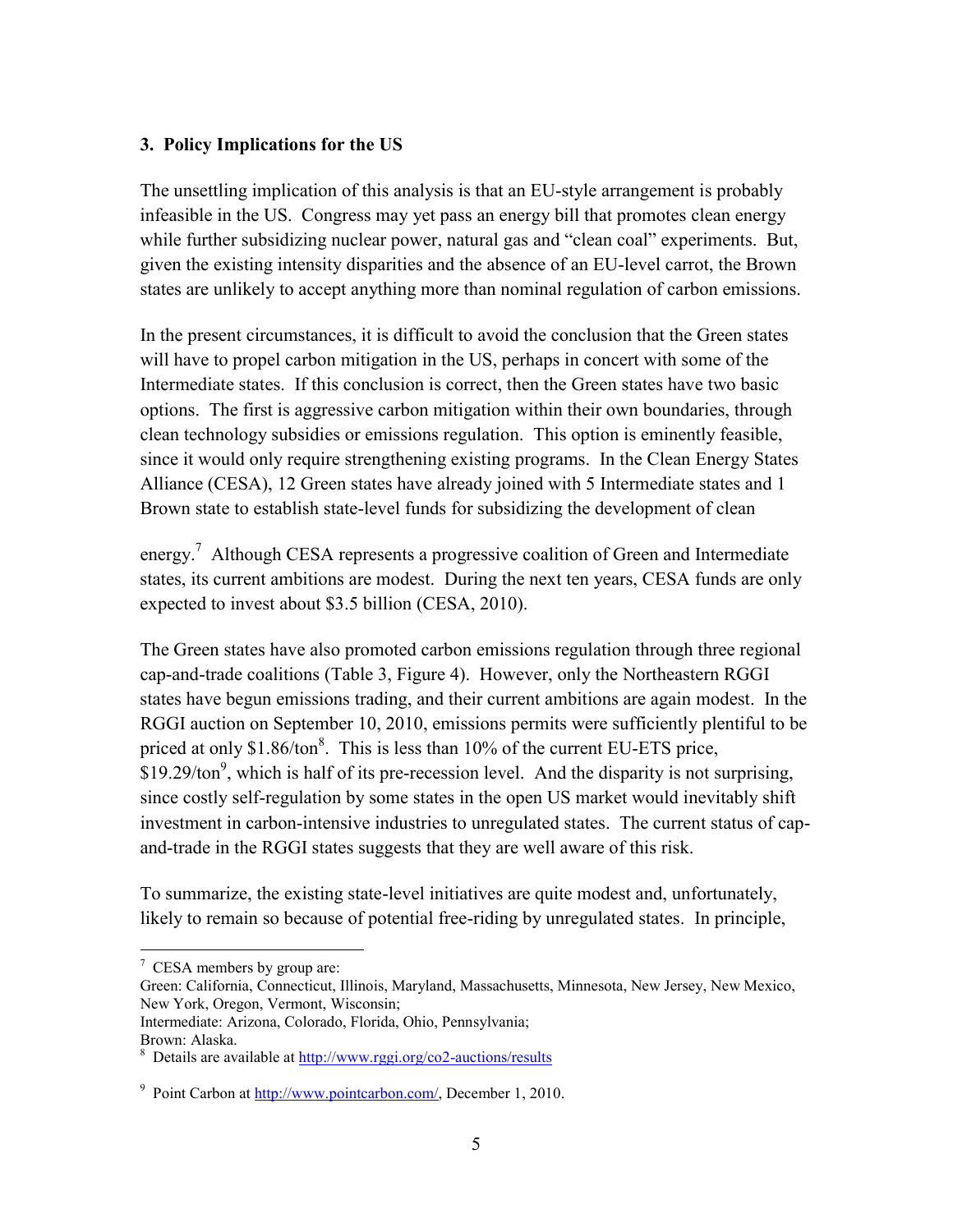the CESA states could subsidize clean technology adoption in the Brown states, but such initiatives may not be politically feasible. And even if the Green states adopted strict emissions regulation, Table 1 provides an important caveat: Collectively, the 19 US Green states account for only 32% of US carbon emissions, compared with 37% for the 15 Brown states and 31% for the 16 Intermediate states. Thus, even stringent carbon limits in the Green states would address only one-third of the American problem.

This leaves option 2, which is motivated by the contrast between columns (2)-(3) and column (4) in Table 1. Although the Green states account for only 32% of American carbon emissions, they have 44% of the nation"s population and 49% of its income. Option 2 mobilizes this market power by reversing the conventional approach and encouraging low-carbon consumption rather than directly regulating carbon emissions.

Option 2 draws on carbon lifecycle analysis, which accounts for the carbon emitted during the production and distribution of goods and services. For example, an automobile purchased in the US state of Maryland may have been assembled in Kentucky, from components produced in the UK, Poland and China. Carbon has been emitted, either directly or indirectly (e.g., from coal-fired power), during the production of each component, its transportation to Kentucky, assembly there, and transportation to final sale in Maryland. Carbon lifecycle analysis computes the total carbon embodied in the automobile at its point of sale in Maryland.

In principal, any independent polity can use carbon lifecycle analysis to calculate embodied carbon, assign a price to carbon and add a "carbon bill" to any product or service. At the national level, Krugman (2010) incorporates this principle in a proposed "carbon tariff" that would impose border charges to protect domestically-regulated industries from competitors in countries where carbon emissions are not regulated. Stern (2010) notes that future carbon tariffs in the EU may target imports from the US if it continues to reject carbon regulation. Stiglitz (2010) proposes a general implementation of the concept, through a global "carbon added tax" (CAT).<sup>10</sup>

From the perspective of the Green states, a CAT system has three important advantages. First, they have the political power to implement a CAT directly, without any need to negotiate or compromise with Brown states. The CAT is basically a sales tax that is quite similar to taxes on alcohol content that are already levied in some states (Marin Institute, 2010). Second, the market power of the Green states would enable them to use a CAT to encourage clean production in Brown states (as well as other countries). Faced with markups for carbon-intensive products in the large, lucrative Green-state market, all producers would face strong competitive pressure to reduce their carbon emissions.

 10 For further discussion, see Farmanfarmaian (2008) and Atkinson, et al. (2010).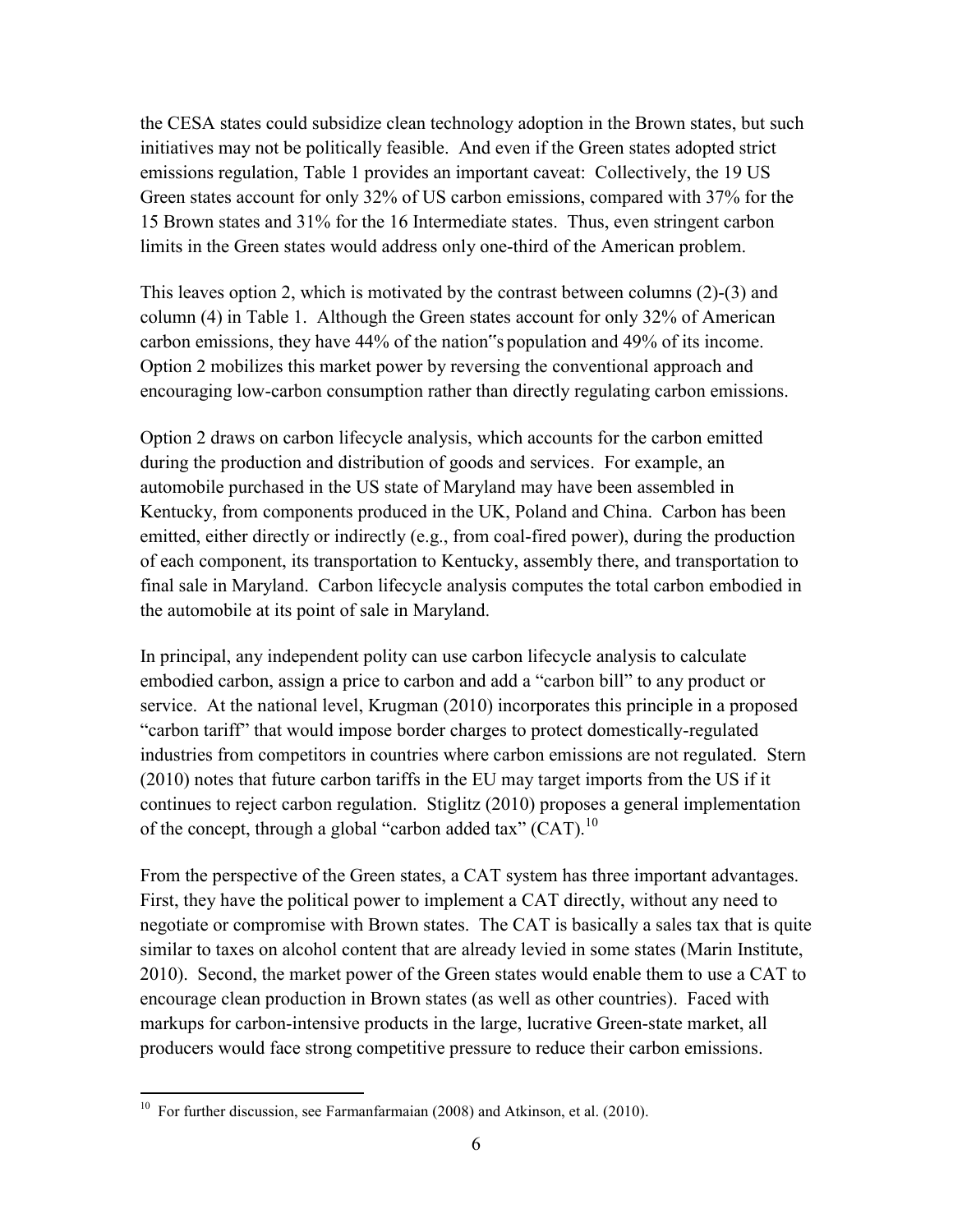Third, a CAT would attract support from local producers because its taxation of embodied transport emissions would give them a market advantage.

While these potential strengths of the CAT approach are undeniable, so are its potential problems. The first relates to tractability: To implement a full CAT, the Green states would have to finance and support a credible, constantly-updated set of carbon lifecycle accounts for every product marketed within their borders. As previously noted, this would even entail different CAT rates for otherwise-identical products (i.e., automobiles of the same make and model) from different production and transport chains. Perhaps such a CAT will be feasible in a future, universally-barcoded era, but we are presently far from it. For now, a feasible CAT would have to rely on more easily-computed statistics (e.g. average carbon-intensity of power production in China) that would reduce (but not eliminate) its ability to differentiate among products. Recent work by Atkinson, et al. (2010) has explored the global implications of a CAT-like system using multiregional input-output analysis.

The second problem relates to political feasibility, since a CAT is a tax. It is undeniably more appealing than direct carbon regulation for local producers, since it automatically levels the playing field by imposing equivalent charges on all carbon emitters. And a CAT can be fiscally neutralized by reducing other taxes proportionally. But it would still be a new tax, and that might be enough to undermine it in some Green states. On the other hand, fiscal stress in many of these states is generating pressure for tax increases. These could provide a vehicle for rapid adoption of CATs.

Despite its potential problems, the CAT retains powerful Green-state appeal because its potential national and international impacts are large, and it does not require Brown-state assent. In the current climate, a workable CAT would have to impose minimal economic and technical burdens on the public sector, while providing strong new incentives for low-carbon production.

#### **4. Summary and Conclusions**

In this paper, I have explored the reasons why Europe has succeeded in regulating carbon emissions and the US has failed. The contrasting outcomes reflect striking differences in regional emissions intensities and incentives to participate in a mitigation agreement. In Europe, the EU15 states only initiated cap-and-trade regulation after other forces had drastically reduced their interstate disparities in carbon emissions intensity. Then, by dangling the enormous carrot of EU membership, the EU15 integrated the poorer and more pollution-intensive East European states into the cap-and-trade system. In the US, cap-and-trade has already been implemented by 10 Northeastern states whose emissions intensity profile resembles that of the EU15. Through their Congressional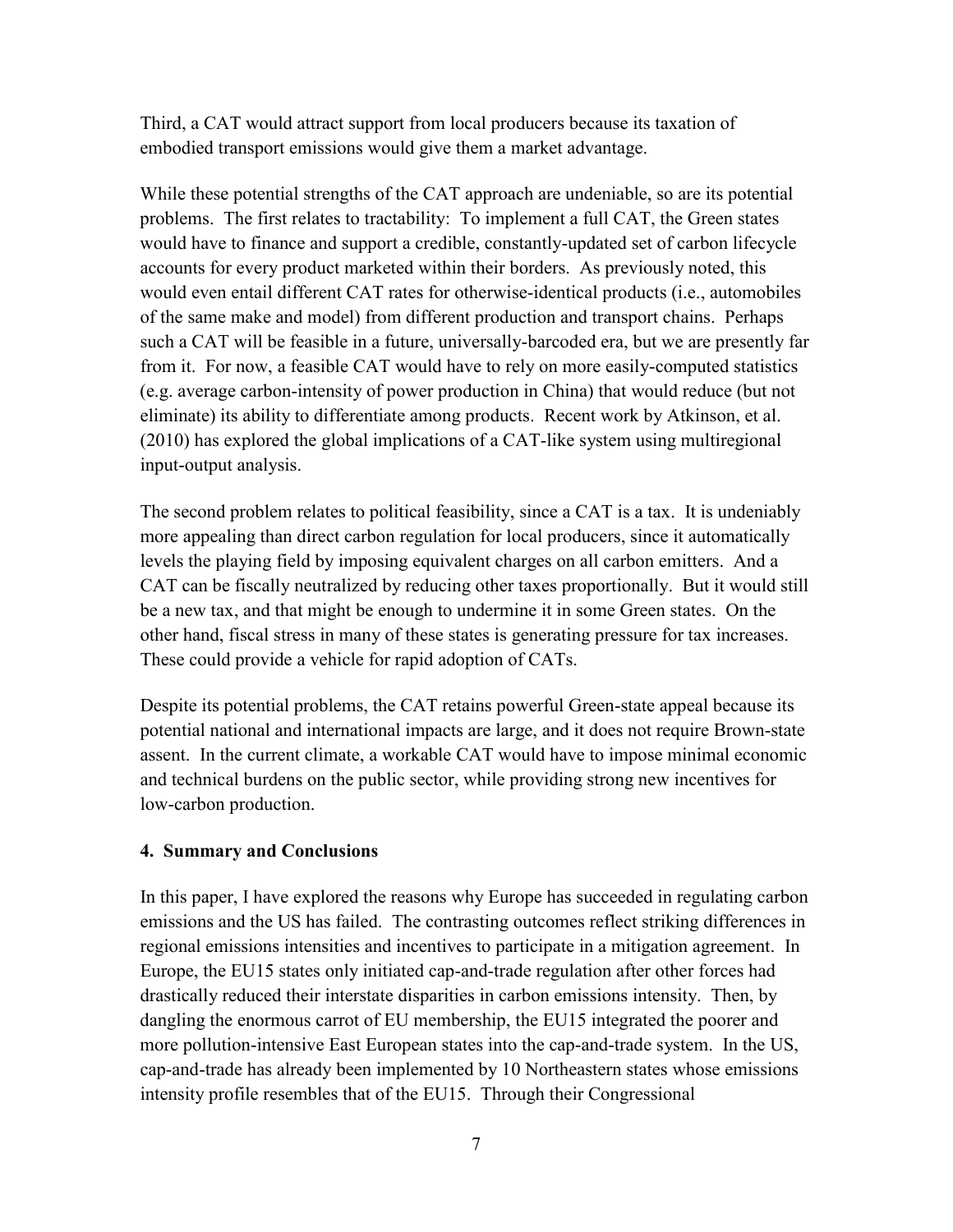representatives, they have joined other Green states in an attempt to integrate poorer and more pollution-intensive Brown states into a national cap-and-trade system. But the US Green-Brown disparity in emissions intensities dwarfs the EU"s, and the US Green states cannot offer an incentive that is remotely comparable to the carrot of EU membership. The result has been Congressional failure to enact cap-and-trade or any other carbon emission regulation.

The unsettling implication is that EU-style regulation is probably infeasible in the US, unless catastrophic climate change becomes evident. Congress may yet pass an energy bill that promotes clean energy while further subsidizing nuclear power, natural gas and "clean coal" experiments. But, given the existing carbon-intensity disparities and the absence of an EU-style carrot, the Brown states are unlikely to accept anything more than nominal regulation of carbon emissions.

It is therefore difficult to avoid concluding that the Green states will have to proceed on their own for now, perhaps in concert with some of the Intermediate states, in coalitions like the existing Clean Energy States Alliance. As they face this challenge, the Green states have two basic options. The first is pursuit of carbon mitigation within their own boundaries, through clean technology subsidies or emissions regulation. But potential free-riding by the Brown states and international competitors seems likely to limit the strength of this approach, and it would address only one-third of US carbon emissions in any case. The second option is mobilization of the Green states" enormous market power through adoption of carbon-added taxation in some form. This would level the playing field for Green-state producers, while providing a powerful incentive for producers in unregulated areas to reduce their carbon emissions. In a future paper, I will provide a more detailed assessment of this second option.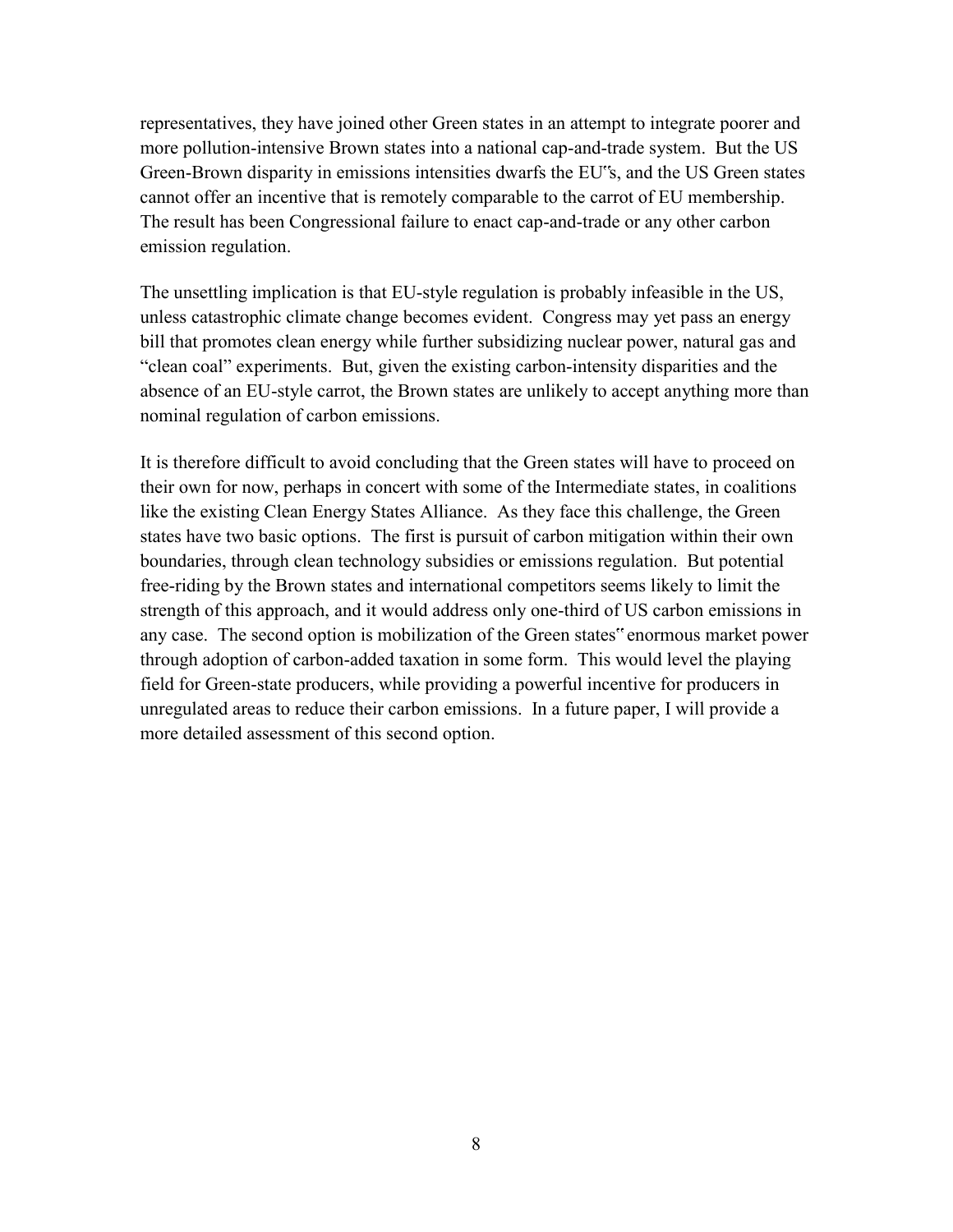#### **References**

- Atkinson, Giles, Kirk Hamilton, Giovanni Ruta, Dominique Van Der Mensbrugghe. 2010. Trade in "Virtual Carbon": Empirical Results and Implications for Policy
- World Bank Policy Research Working Paper No. 5194. January. [http://econ.worldbank.org/external/default/main?pagePK=64165259&theSitePK=469](http://econ.worldbank.org/external/default/main?pagePK=64165259&theSitePK=469372&piPK=64165421&menuPK=64166093&entityID=000158349_20100127143823) [372&piPK=64165421&menuPK=64166093&entityID=000158349\\_20100127143823](http://econ.worldbank.org/external/default/main?pagePK=64165259&theSitePK=469372&piPK=64165421&menuPK=64166093&entityID=000158349_20100127143823)
- Broder, John. 2009. House Passes Bill to Address Threat of Climate Change. New York Times, June 26.<http://www.nytimes.com/2009/06/27/us/politics/27climate.html>
- CESA. 2010. Clean Energy States Alliance.<http://www.cleanenergystates.org/index.html>
- Chaddock, Gail Russell. 2010. Harry Reid: Senate will abandon cap-and-trade energy reform. Christian Science Monitor, July 22. [http://www.csmonitor.com/USA/Politics/2010/0722/Harry-Reid-Senate-will](http://www.csmonitor.com/USA/Politics/2010/0722/Harry-Reid-Senate-will-abandon-cap-and-trade-energy-reform)[abandon-cap-and-trade-energy-reform](http://www.csmonitor.com/USA/Politics/2010/0722/Harry-Reid-Senate-will-abandon-cap-and-trade-energy-reform)
- Farmanfarmaian, Salman. 2008. A Case for CATs. December 17. <http://salmanff.blogspot.com/2008/12/case-for-cats.html>
- Graham, David. 2010. Meet the GOP Science Skeptics Likely to Hold Top House Science, Energy Posts. Newsweek, November 23. [http://www.newsweek.com/blogs/the-gaggle/2010/11/22/meet-the-gop-science](http://www.newsweek.com/blogs/the-gaggle/2010/11/22/meet-the-gop-science-skeptics-likely-to-hold-top-house-science-energy-posts.html)[skeptics-likely-to-hold-top-house-science-energy-posts.html](http://www.newsweek.com/blogs/the-gaggle/2010/11/22/meet-the-gop-science-skeptics-likely-to-hold-top-house-science-energy-posts.html)
- Krugman, Paul. 2010. "Building a Green Economy." New York Times. April 5. [http://www.nytimes.com/2010/04/11/magazine/11Economy-t.html.](http://www.nytimes.com/2010/04/11/magazine/11Economy-t.html)
- Marin Institute. 2010. State Alcohol Policy. [http://www.marininstitute.org/alcohol\\_policy/state.htm](http://www.marininstitute.org/alcohol_policy/state.htm)
- Stern, Nicholas. 2010. UK climate economist warns US of trade boycott. AFP, November 19. [http://news.yahoo.com/s/afp/20101119/wl\\_uk\\_afp/britainusenvironmentclimate](http://news.yahoo.com/s/afp/20101119/wl_uk_afp/britainusenvironmentclimate)
- Stiglitz, Joseph. 2010. "Overcoming the Copenhagen Failure." Posted on Project Syndicate at [http://www.project-syndicate.org/commentary/stiglitz121/English.](http://www.project-syndicate.org/commentary/stiglitz121/English) January.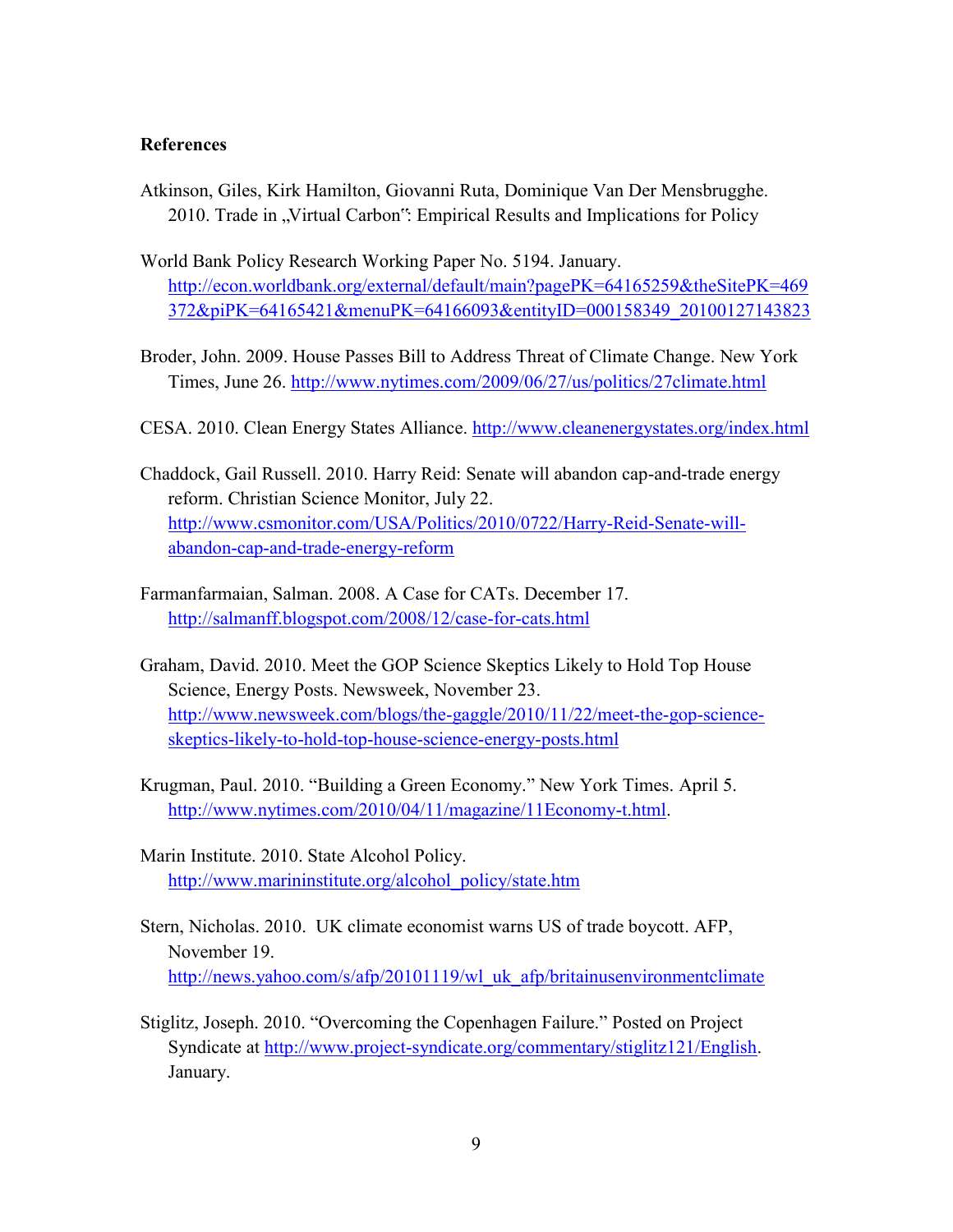|              | (1)           | (2)        | (3)       | (4)             | (5)        | (6)                    |
|--------------|---------------|------------|-----------|-----------------|------------|------------------------|
| Group        | Number of     | $%$ of US  | $%$ of US | $%$ of US       | Average    | Carbon                 |
|              | <b>States</b> | Population | Income    | CO <sub>2</sub> | Income     | Emissions              |
|              |               |            |           | Emissions       | Per Capita | Intensity <sup>a</sup> |
|              |               |            |           |                 |            |                        |
| Green        | 19            | 44.4       | 48.7      | 32.3            | 42,260     | 369                    |
| <b>Brown</b> | 15            | 26.5       | 23.7      | 36.6            | 34,484     | 870                    |
| Intermediate | 16            | 29.1       | 27.6      | 31.2            | 36,607     | 649                    |

**Table 1: Characteristics of Green, Brown and Intermediate States** 

a Tons CO2 equivalent per \$ million

Data Source: US Census Bureau

#### **Table 2: US Green States and EU15 States:**

|                 |              | <b>Emissions</b>  |
|-----------------|--------------|-------------------|
|                 |              | <b>Intensity</b>  |
| <b>State</b>    | Rank         | (tCO2e/           |
|                 |              | <b>SMillion</b> ) |
| <b>Sweden</b>   | 1            | 178               |
| France          | $\mathbf{2}$ | 213               |
| <b>New York</b> | 3            | 246               |
| Connecticut     | 4            | 256               |
| California      | 5            | 270               |

#### **Comparative Emissions Intensities**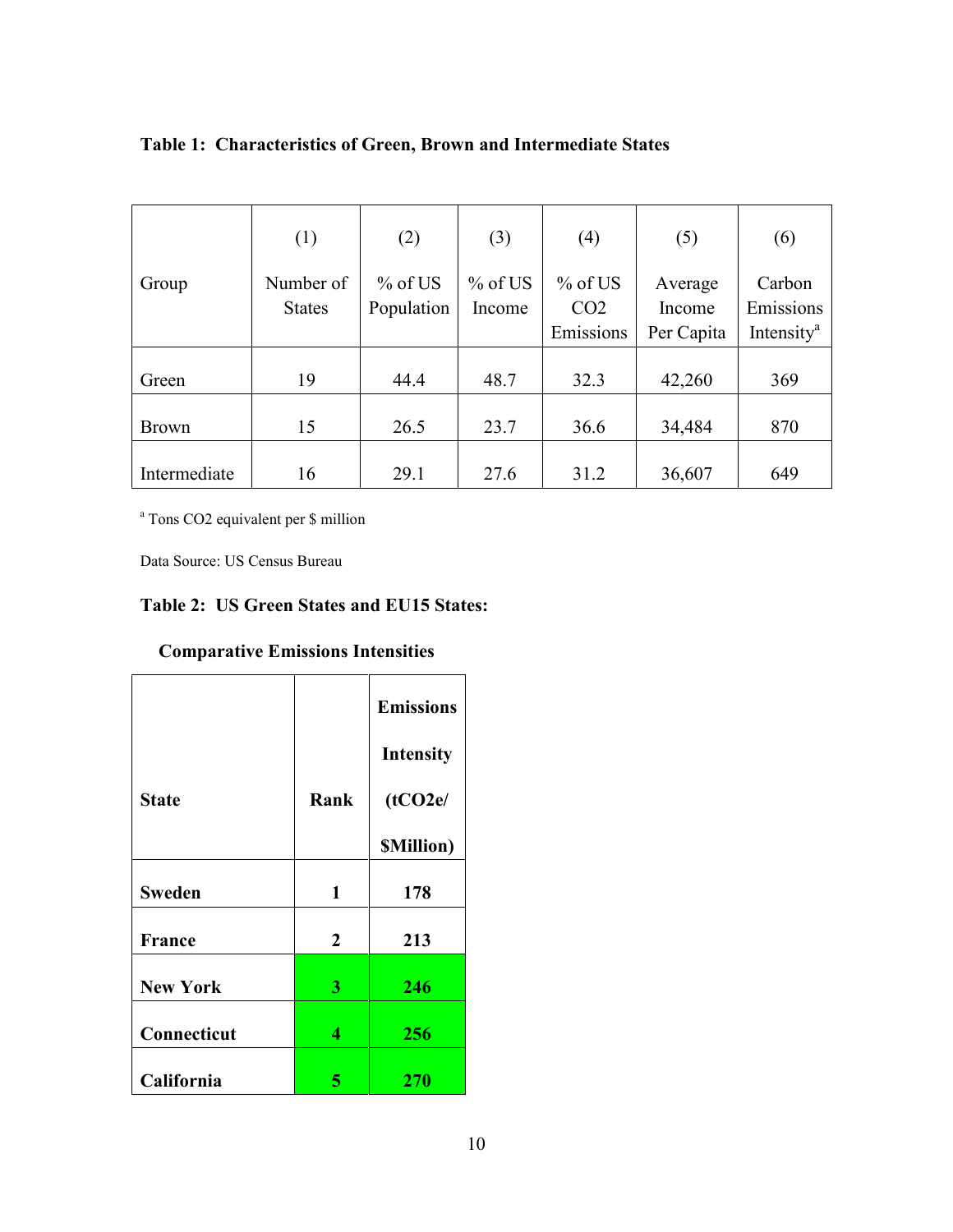| <b>Denmark</b>        | 6              | 271 |
|-----------------------|----------------|-----|
| Austria               | $\overline{7}$ | 280 |
| <b>United Kingdom</b> | 8              | 281 |
| <b>Ireland</b>        | 9              | 287 |
| <b>Italy</b>          | 10             | 288 |
| <b>Massachusetts</b>  | 11             | 293 |
| Spain                 | 12             | 307 |
| Portugal              | 13             | 307 |
| <b>Rhode Island</b>   | 14             | 316 |
| Germany               | 15             | 319 |
| <b>Netherlands</b>    | 16             | 324 |
| <b>Vermont</b>        | 17             | 330 |
| Oregon                | 18             | 336 |
|                       |                |     |
| Finland               | 19             | 346 |
| <b>New Jersey</b>     | 20             | 356 |
| Washington            | 21             | 357 |
| Luxembourg            | 22             | 368 |
| Greece                | 23             | 369 |
| <b>Belgium</b>        | 24             | 370 |
| <b>Delaware</b>       | 25             | 371 |

Data Source: World Resources Institute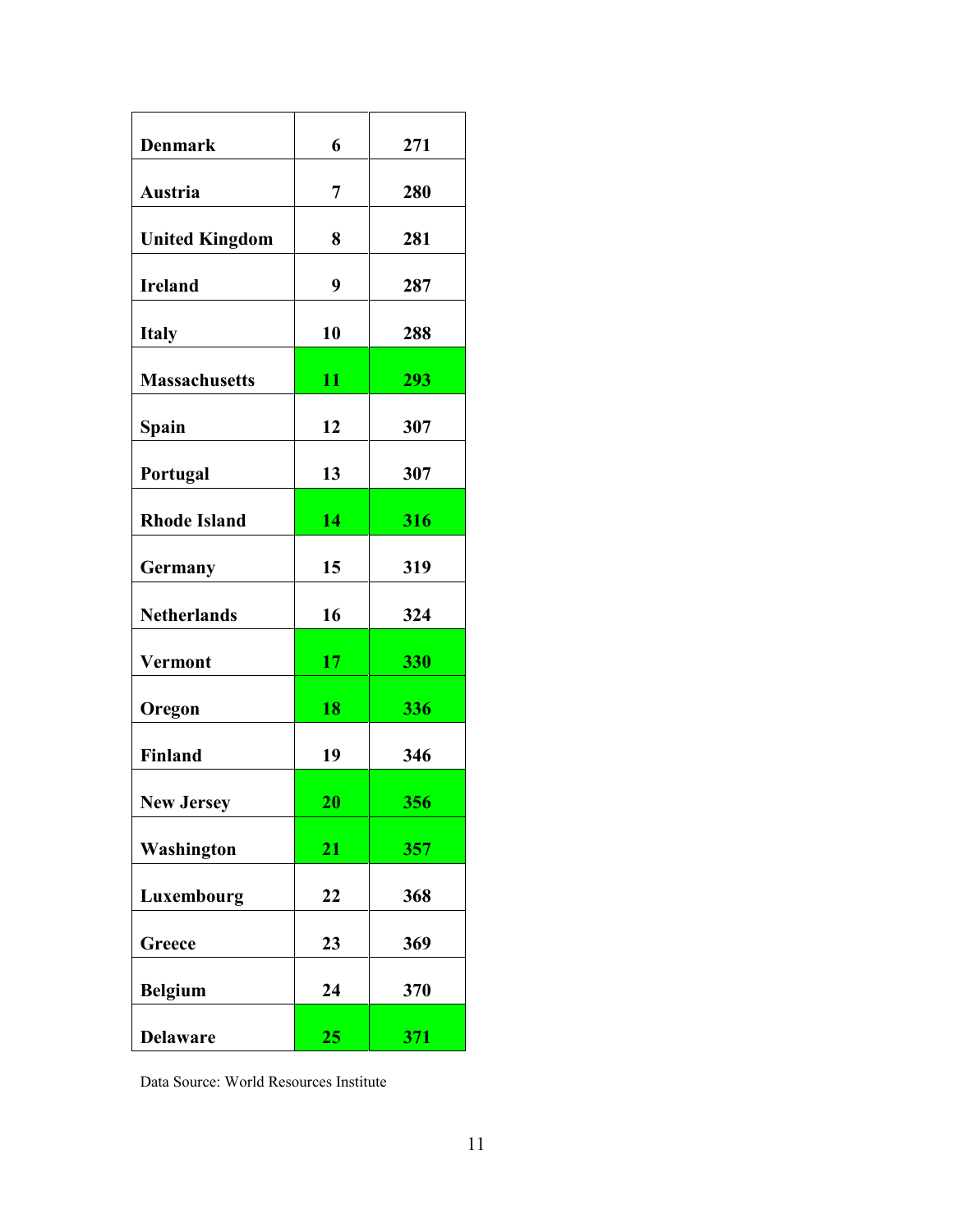| <b>State Group</b> | Region    | <b>State</b>  | % of House Reps<br>Voting for<br>Waxman-Markey | Senators Voting for<br>Warner-Lieberman | Member of Regional<br>Cap-and-Trade<br>Agreement $(1 = Yes)$ |
|--------------------|-----------|---------------|------------------------------------------------|-----------------------------------------|--------------------------------------------------------------|
| Green              | Midwest   | Illinois      | 58                                             | $\mathbf{1}$                            | $\mathbf{1}$                                                 |
|                    | Midwest   | Iowa          | 60                                             | $\mathbf{1}$                            | $\mathbf{1}$                                                 |
|                    | Midwest   | Michigan      | 53                                             | $\mathbf{2}$                            | $\mathbf{1}$                                                 |
|                    | Midwest   | Minnesota     | 63                                             | $\mathbf{1}$                            | $\mathbf{1}$                                                 |
|                    | Midwest   | Wisconsin     | 63                                             | $\boldsymbol{2}$                        | $\mathbf{1}$                                                 |
|                    | Northeast | Connecticut   | 100                                            | $\boldsymbol{2}$                        | 1                                                            |
|                    | Northeast | Delaware      | 100                                            | $\mathbf{1}$                            | $\mathbf{1}$                                                 |
|                    | Northeast | Maine         | 100                                            | $\overline{2}$                          | $\mathbf{1}$                                                 |
|                    | Northeast | Maryland      | 88                                             | $\overline{2}$                          | $\mathbf{1}$                                                 |
|                    | Northeast | Massachusetts | 100                                            | 1                                       | 1                                                            |
|                    | Northeast | New Hampshire | 100                                            | $\mathbf{1}$                            | $\mathbf{1}$                                                 |
|                    | Northeast | New Jersey    | 85                                             | $\overline{2}$                          | $\mathbf{1}$                                                 |
|                    | Northeast | New York      | 86                                             | $\mathbf{1}$                            | $\mathbf{1}$                                                 |
|                    | Northeast | Rhode Island  | 100                                            | $\boldsymbol{2}$                        | $\mathbf{1}$                                                 |
|                    | Northeast | Vermont       | 100                                            | $\overline{2}$                          | $\,1$                                                        |
|                    | West      | California    | 62                                             | $\sqrt{2}$                              | $\,1$                                                        |
|                    | West      | New Mexico    | 100                                            | $\mathbf{1}$                            | $\,1$                                                        |
|                    | West      | Oregon        | 60                                             | $\boldsymbol{2}$                        | $\mathbf{1}$                                                 |
|                    | West      | Washington    | $78\,$                                         | $\overline{c}$                          | $\,1$                                                        |
| <b>Brown</b>       | Midwest   | North Dakota  | $\boldsymbol{0}$                               | $\boldsymbol{0}$                        | $\boldsymbol{0}$                                             |

Table 3: Green, Brown and Intermediate States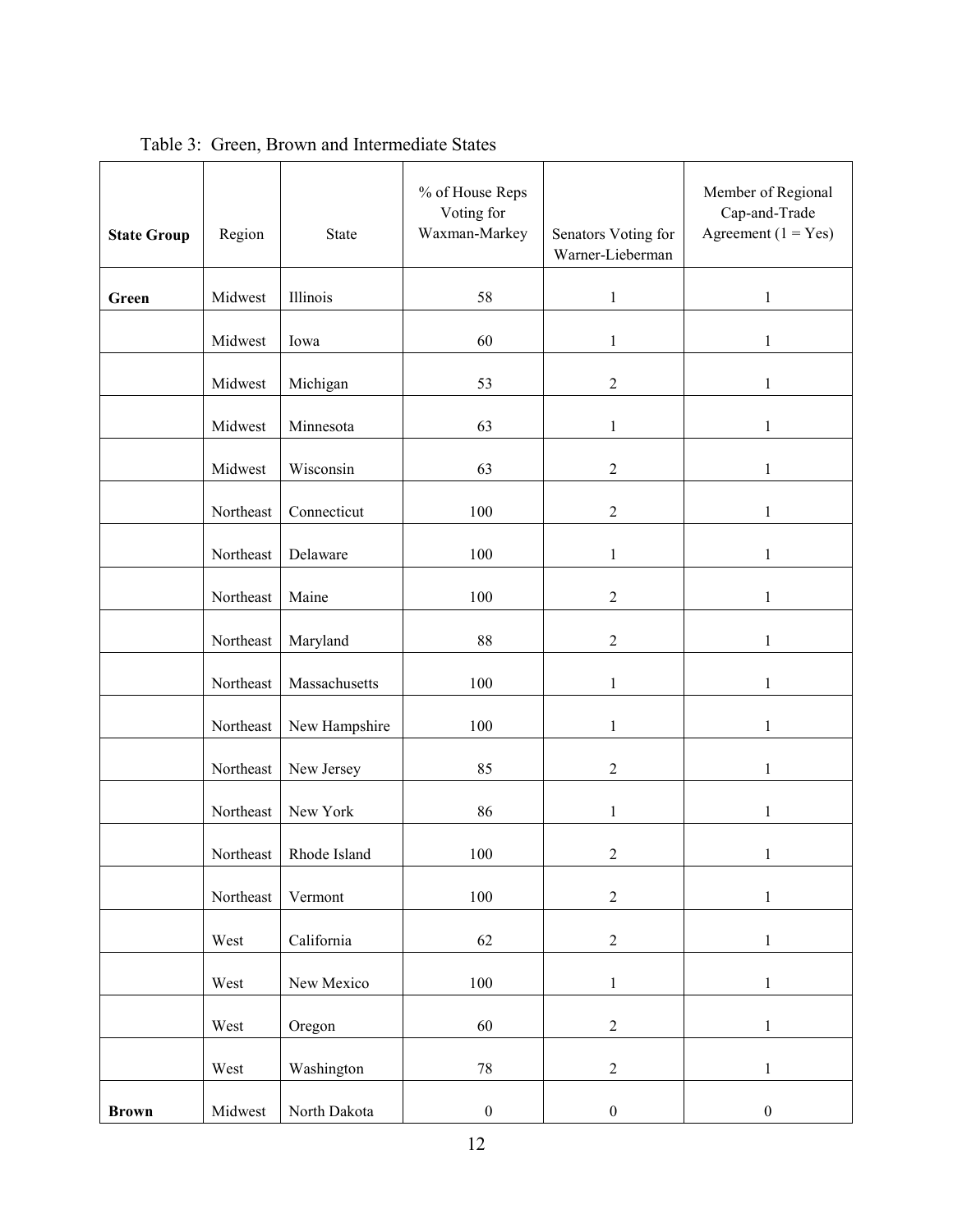|              | Midwest   | Ohio           | 44               | $\boldsymbol{0}$ | $\boldsymbol{0}$ |
|--------------|-----------|----------------|------------------|------------------|------------------|
|              | Midwest   | South Dakota   | $\boldsymbol{0}$ | $\boldsymbol{0}$ | $\boldsymbol{0}$ |
|              | Other     | Alaska         | $\boldsymbol{0}$ | $\boldsymbol{0}$ | $\boldsymbol{0}$ |
|              | South     | Alabama        | $\boldsymbol{0}$ | $\boldsymbol{0}$ | $\boldsymbol{0}$ |
|              | South     | Georgia        | 31               | $\boldsymbol{0}$ | $\boldsymbol{0}$ |
|              | South     | Kentucky       | 33               | $\boldsymbol{0}$ | $\boldsymbol{0}$ |
|              | South     | Louisiana      | $\boldsymbol{0}$ | $\boldsymbol{0}$ | $\boldsymbol{0}$ |
|              | South     | Mississippi    | $25\,$           | $\boldsymbol{0}$ | $\boldsymbol{0}$ |
|              | South     | Oklahoma       | $\boldsymbol{0}$ | $\boldsymbol{0}$ | $\boldsymbol{0}$ |
|              | South     | South Carolina | 33               | $\boldsymbol{0}$ | $\boldsymbol{0}$ |
|              | South     | Tennessee      | 33               | $\boldsymbol{0}$ | $\boldsymbol{0}$ |
|              | South     | Texas          | $28\,$           | $\boldsymbol{0}$ | $\boldsymbol{0}$ |
|              | West      | Idaho          | $\boldsymbol{0}$ | $\boldsymbol{0}$ | $\boldsymbol{0}$ |
|              | West      | Wyoming        | $\boldsymbol{0}$ | $\boldsymbol{0}$ | $\boldsymbol{0}$ |
| Intermediate | Midwest   | Indiana        | $22\,$           | $\,1$            | $\boldsymbol{0}$ |
|              | Midwest   | Kansas         | $25\,$           | $\boldsymbol{0}$ | $\mathbf{1}$     |
|              | Midwest   | Missouri       | 44               | $\,1$            | $\boldsymbol{0}$ |
|              | Midwest   | Nebraska       | $\boldsymbol{0}$ | $\,1$            | $\boldsymbol{0}$ |
|              |           |                |                  |                  |                  |
|              | Northeast | Pennsylvania   | $42\,$           | $\mathbf{1}$     | $\boldsymbol{0}$ |
|              | Other     | Hawaii         | $100\,$          | $\sqrt{2}$       | $\boldsymbol{0}$ |
|              | South     | Arkansas       | $25\,$           | $\boldsymbol{2}$ | $\boldsymbol{0}$ |
|              | South     | Florida        | 36               | $\overline{2}$   | $\boldsymbol{0}$ |
|              | South     | North Carolina | 46               | $\,1$            | $\boldsymbol{0}$ |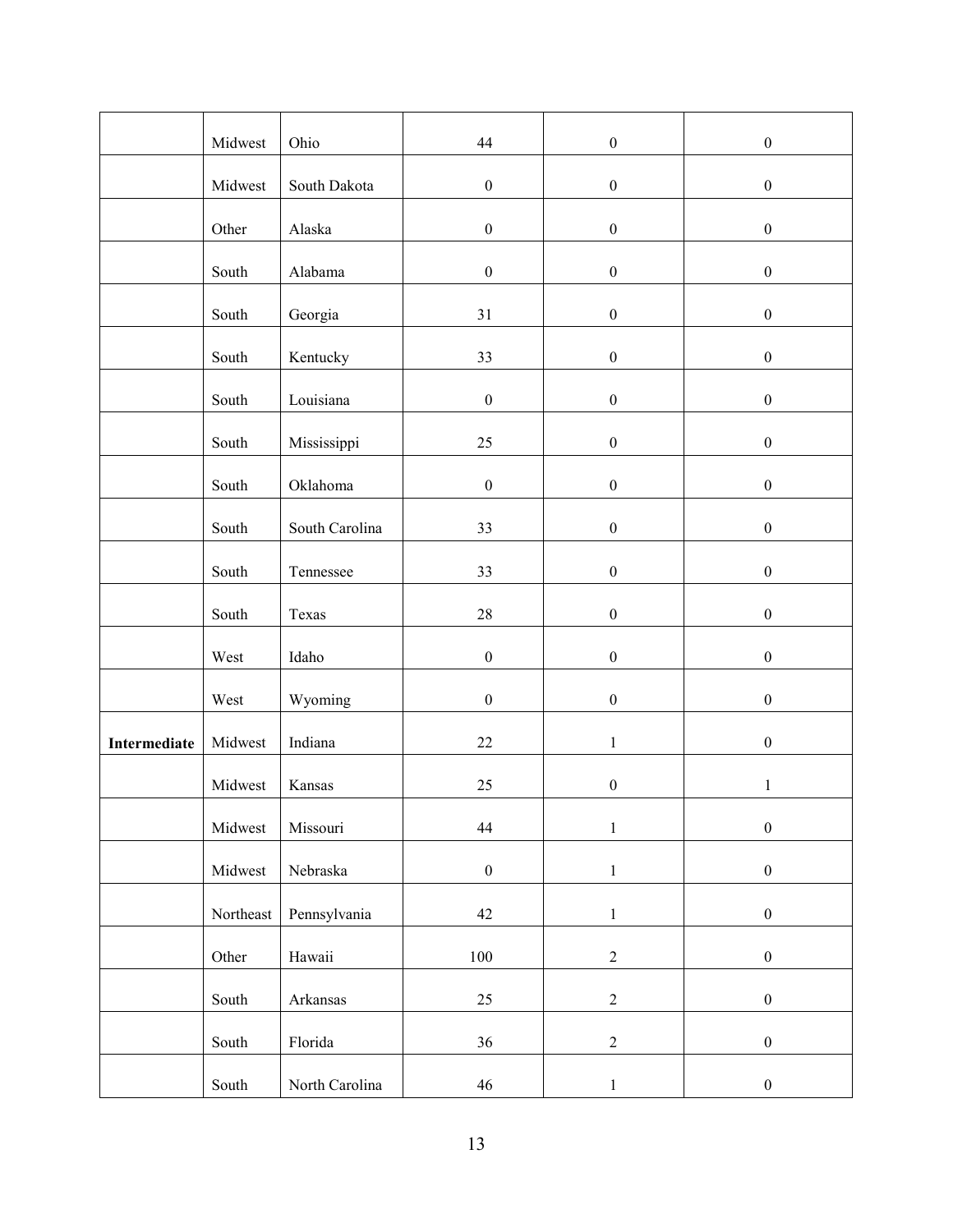| South | Virginia      | 45               | 2                | $\boldsymbol{0}$ |
|-------|---------------|------------------|------------------|------------------|
| South | West Virginia | $\mathbf{0}$     |                  | $\theta$         |
| West  | Arizona       | 38               | $\boldsymbol{0}$ |                  |
| West  | Colorado      | 57               |                  | $\theta$         |
| West  | Montana       | $\boldsymbol{0}$ | 2                |                  |
| West  | Nevada        | 67               |                  | $\boldsymbol{0}$ |
| West  | Utah          | $\mathbf{0}$     | $\mathbf{0}$     |                  |

#### **Figure 1: Intrade Prices: US Cap-and-Trade Enacted by December 2010**



Source: Intrade.com

[http://data.intrade.com/graphing/jsp/closingPricesForm.jsp?contractId=674142&tradeURL=https://www.int](http://data.intrade.com/graphing/jsp/closingPricesForm.jsp?contractId=674142&tradeURL=https://www.intrade.com) [rade.com](http://data.intrade.com/graphing/jsp/closingPricesForm.jsp?contractId=674142&tradeURL=https://www.intrade.com)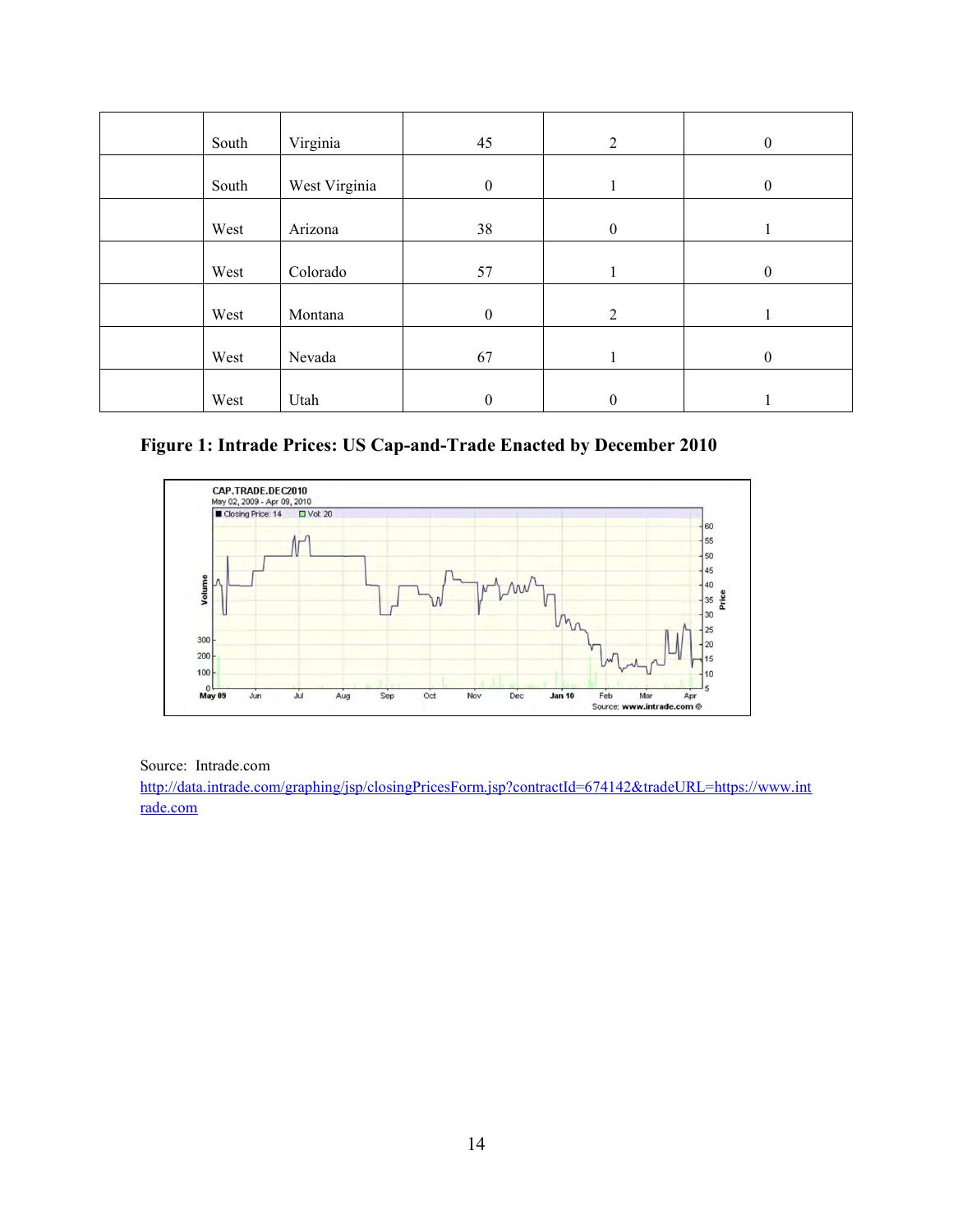

**Figure 2: Percent of Congressional Representatives Voting for Waxman-Markey**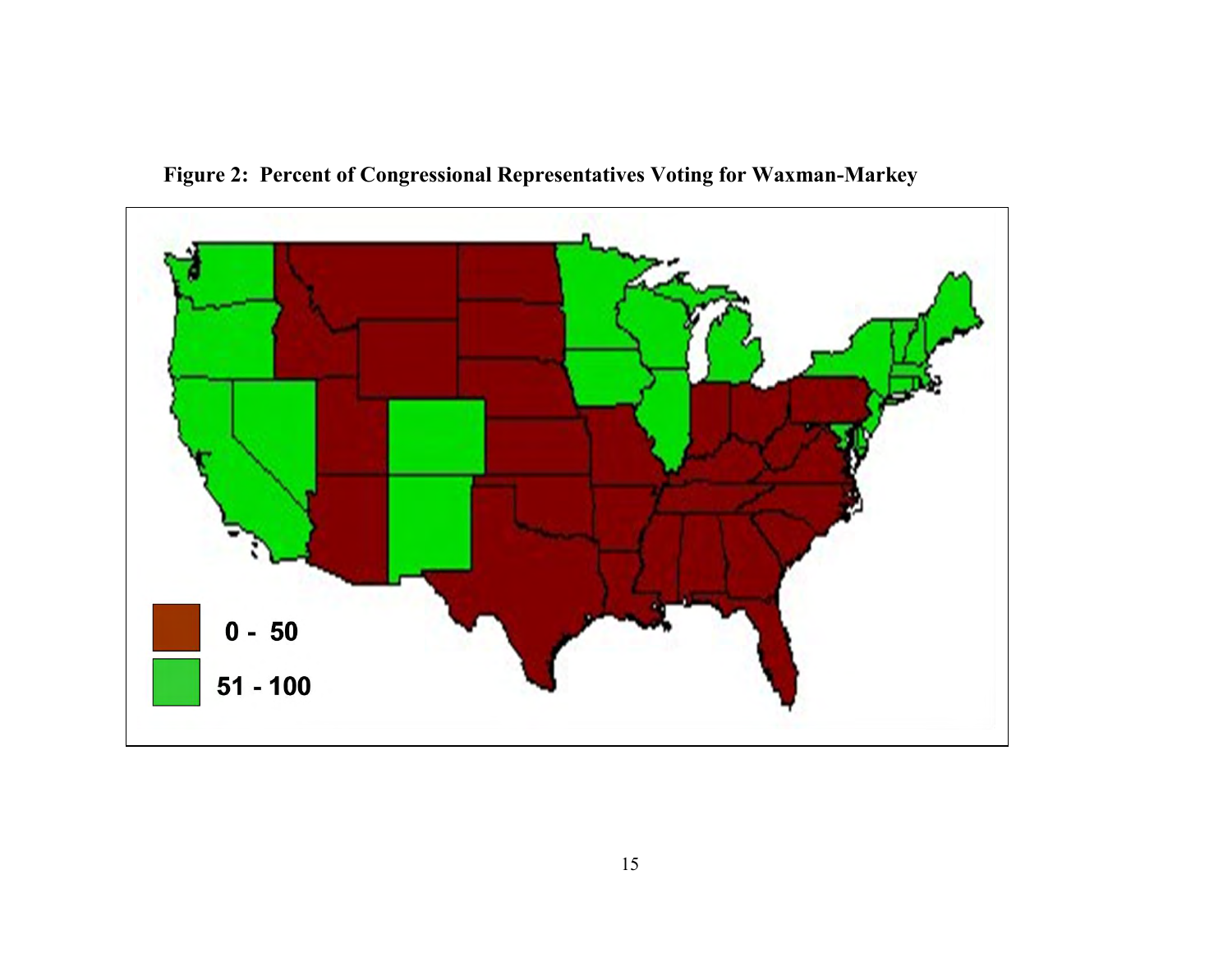

**Figure 3: Number of Senators Voting for Warner-Lieberman**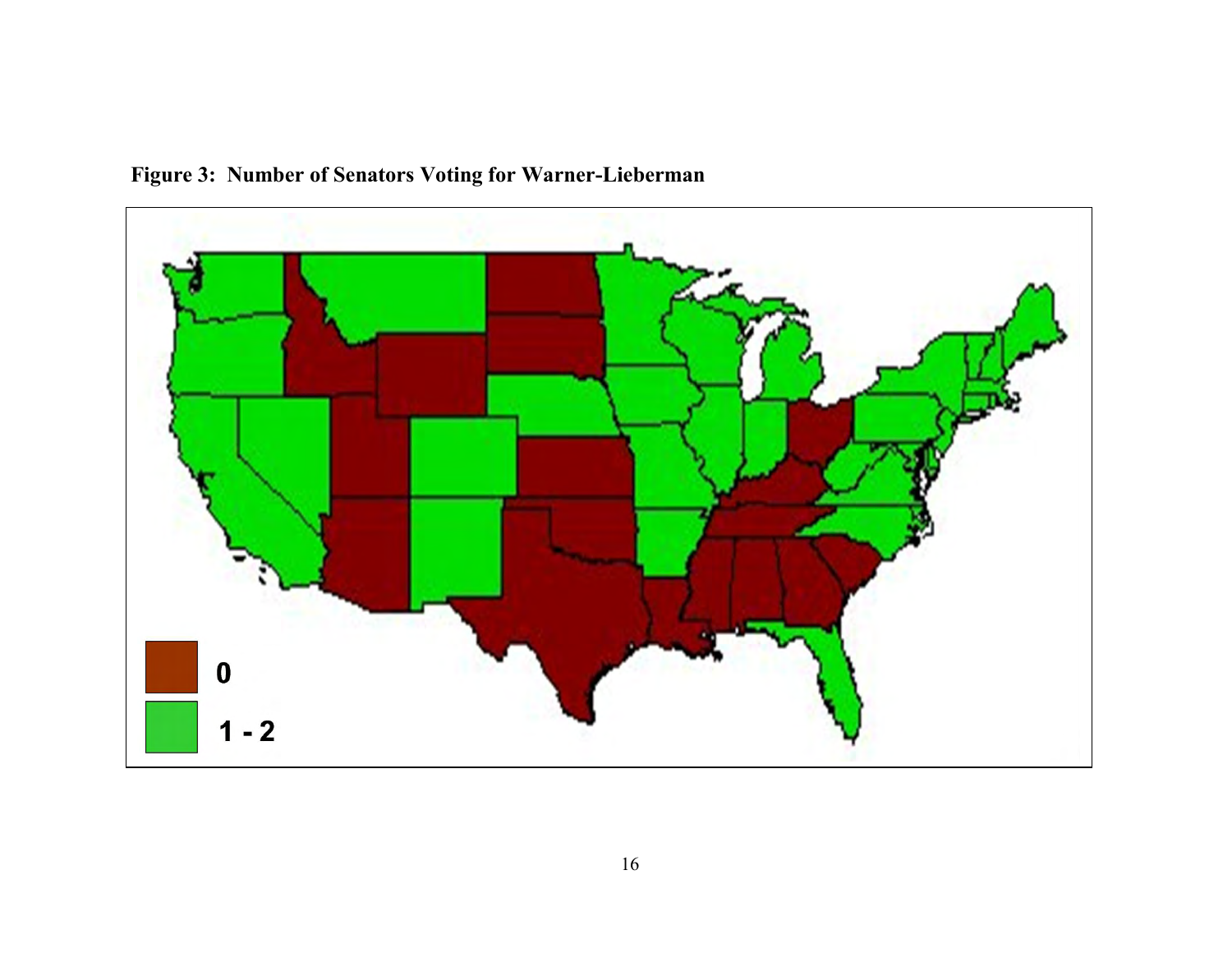

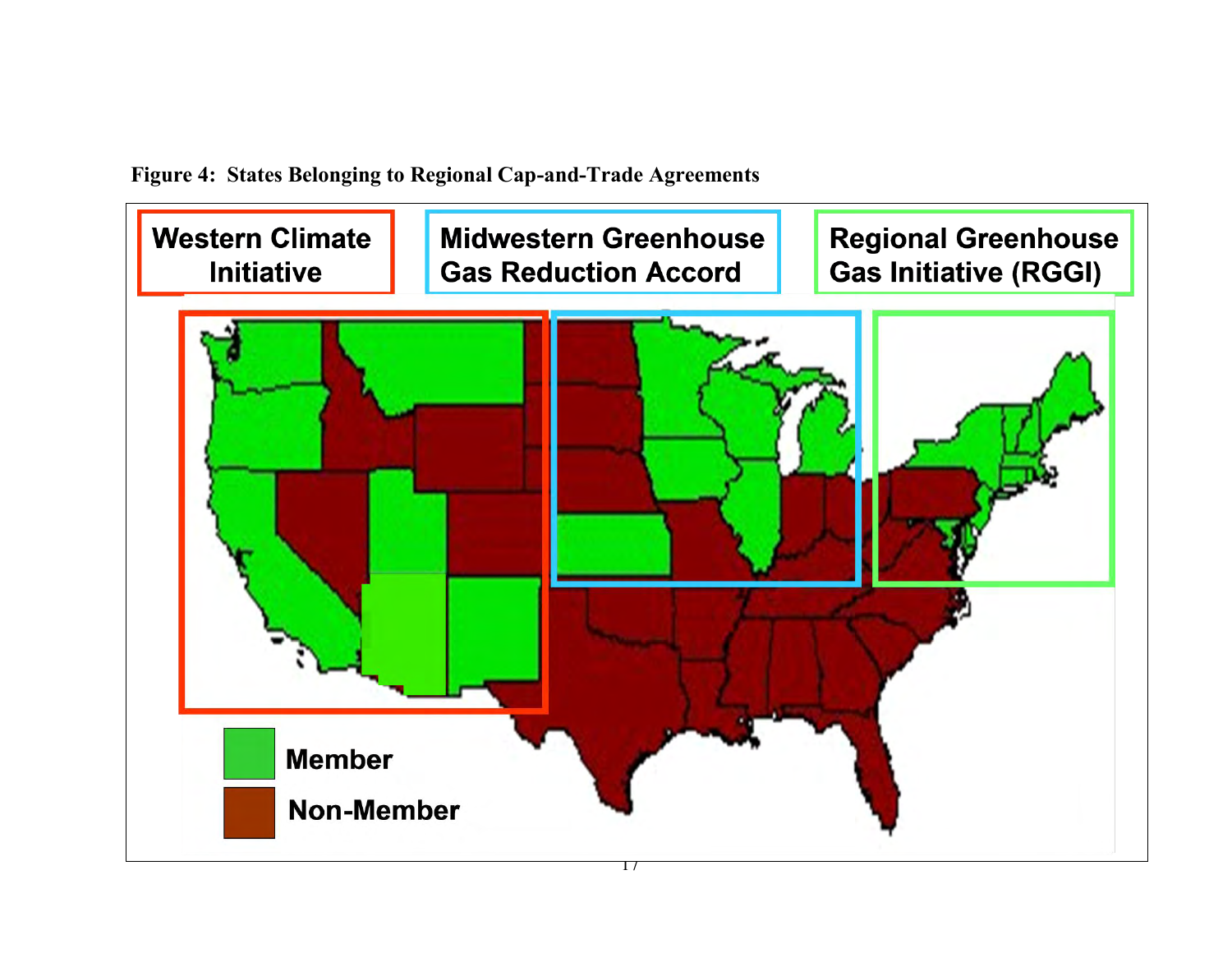

**Figure 5: States' Positions on Carbon Emissions Regulation**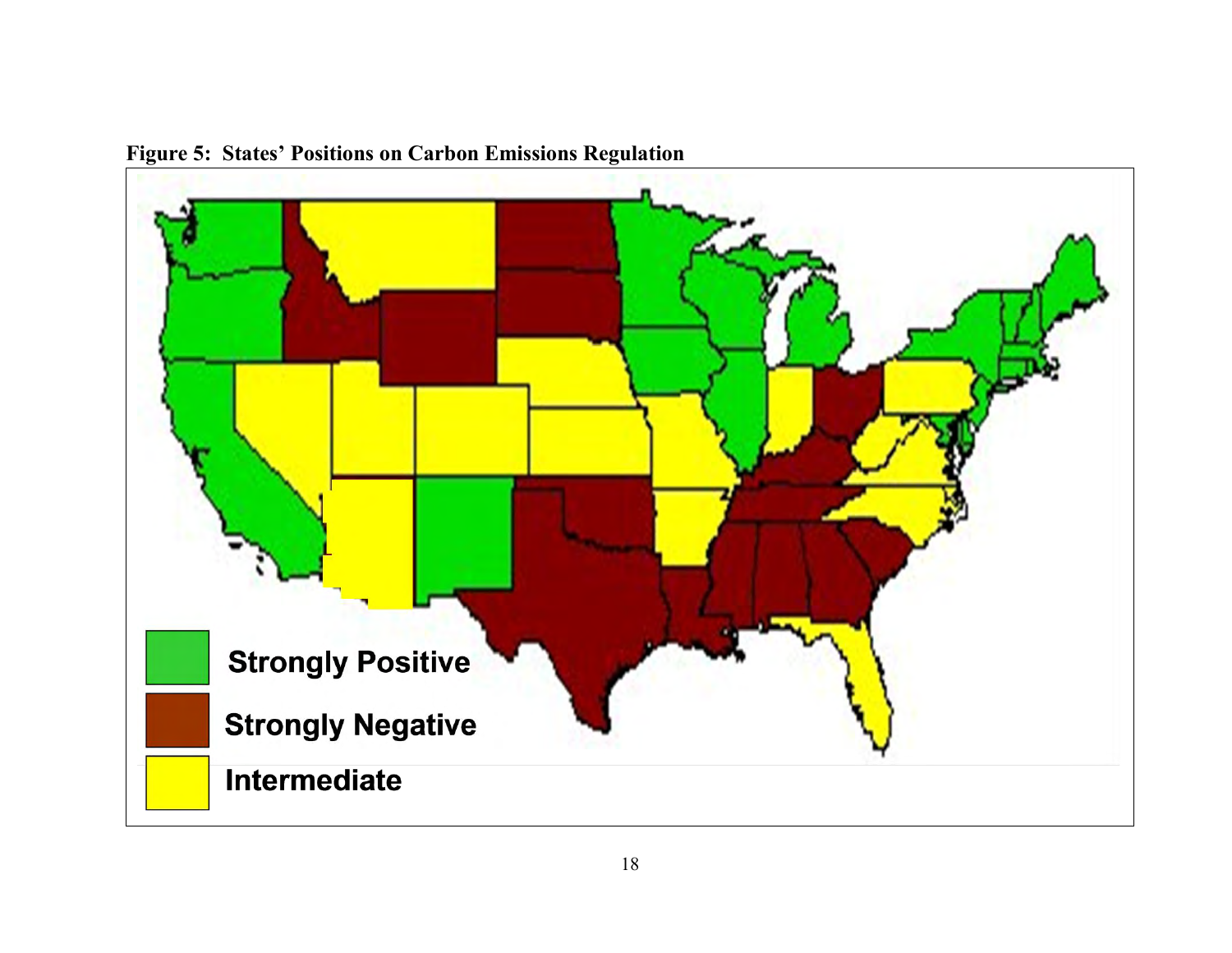

**Figure 6: EU15 Carbon Emissions Intensities, 1980-2005** 



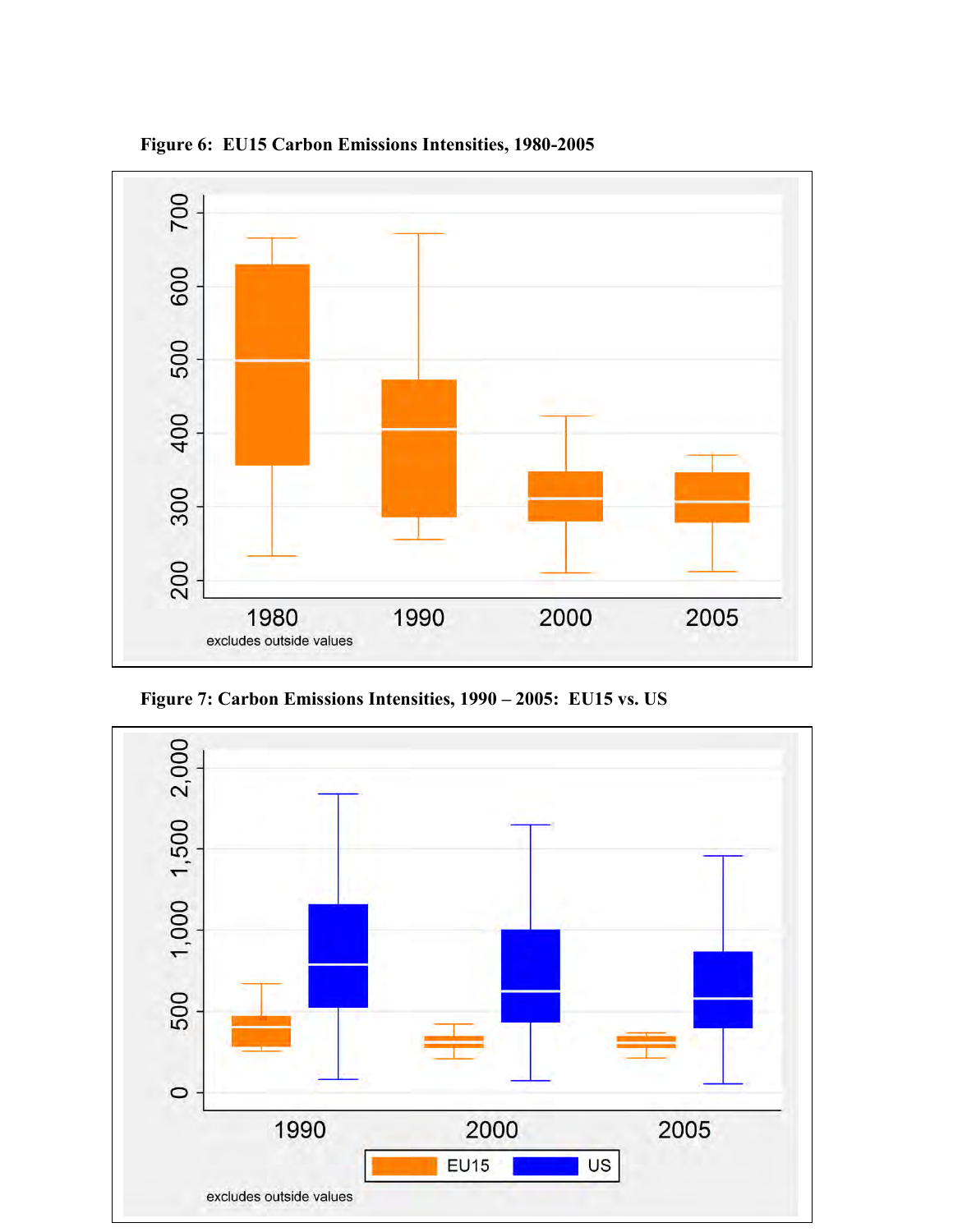

**Figure 8: Carbon Emissions Intensities, 1990 – 2005: EU15 vs. US RGGI States** 



**Figure 9: Carbon Emissions Intensities, 1990 – 2005: EU15 vs. EU12**